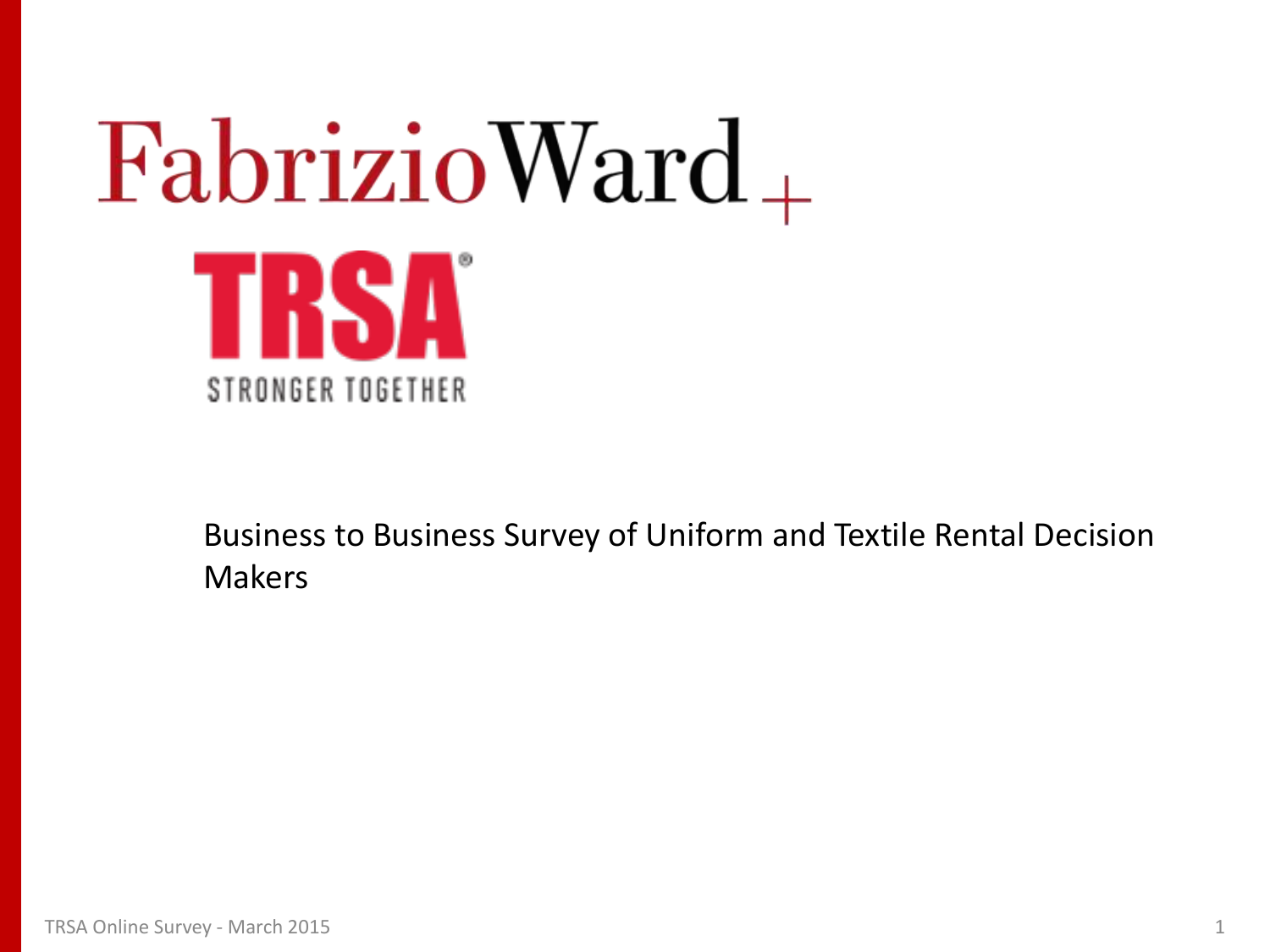### Table of Contents

- Methodology
- Executive Summary
- Universal Questions
- Healthcare Questions
- Hospitality Questions
- Food & Bev Questions
- Industrial Questions
- Appendix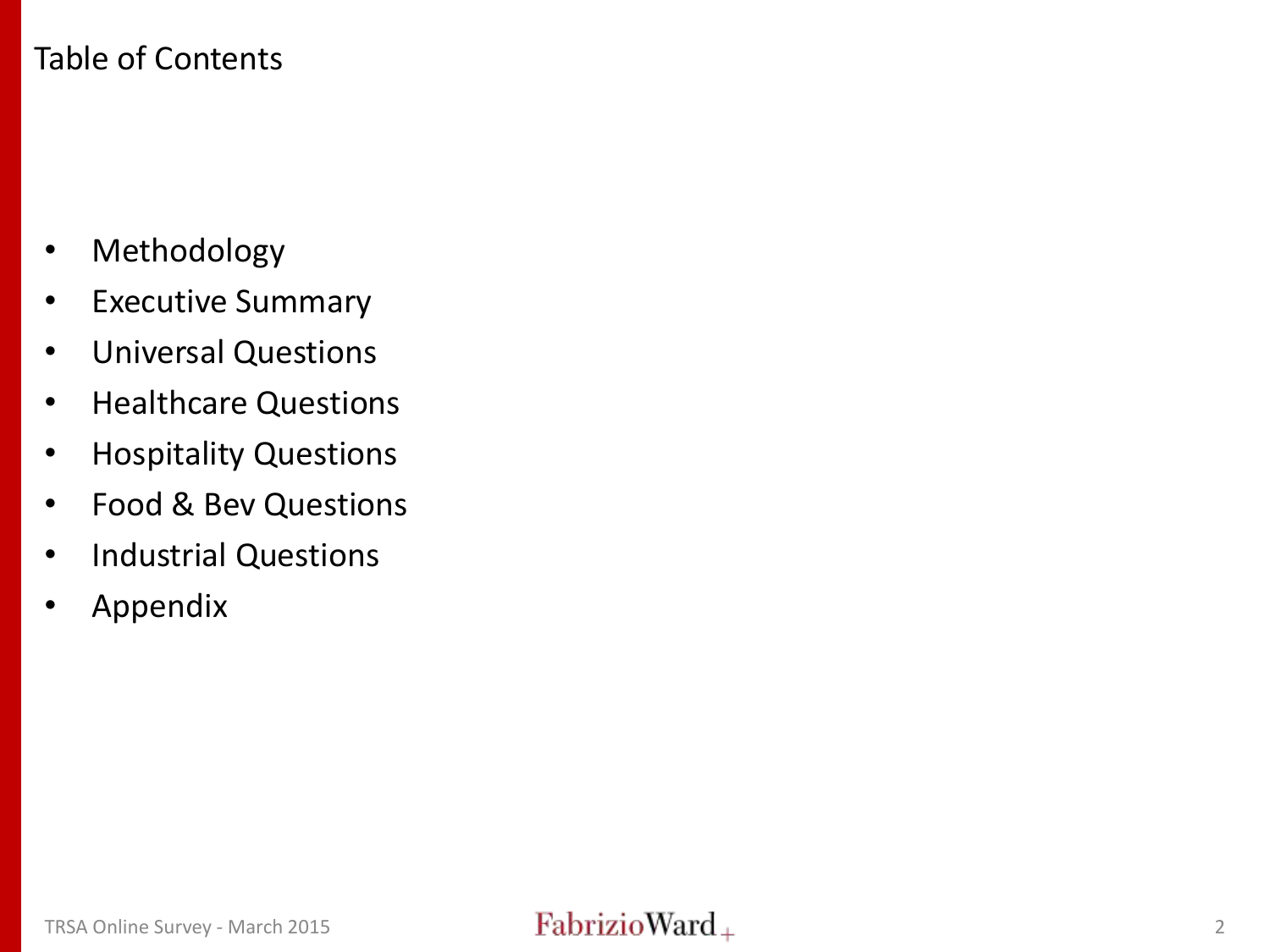### Methodology

- Online business to business survey of uniform and textile rental decision makers in the Healthcare, Hospitality, Food & Beverage, and Industrial industries.
- Sample size of n200:
	- Food and Beverage, n59
	- Industrial, n50
	- Healthcare, n50
	- Hospitality, n41
- All participants either rent uniforms or reusable textiles, with the exception of hospitality participants, who were allowed into the survey regardless if they rented textiles or uniforms.
- Survey conducted February 24 March 7, 2015
- Participants recruited from an online panel company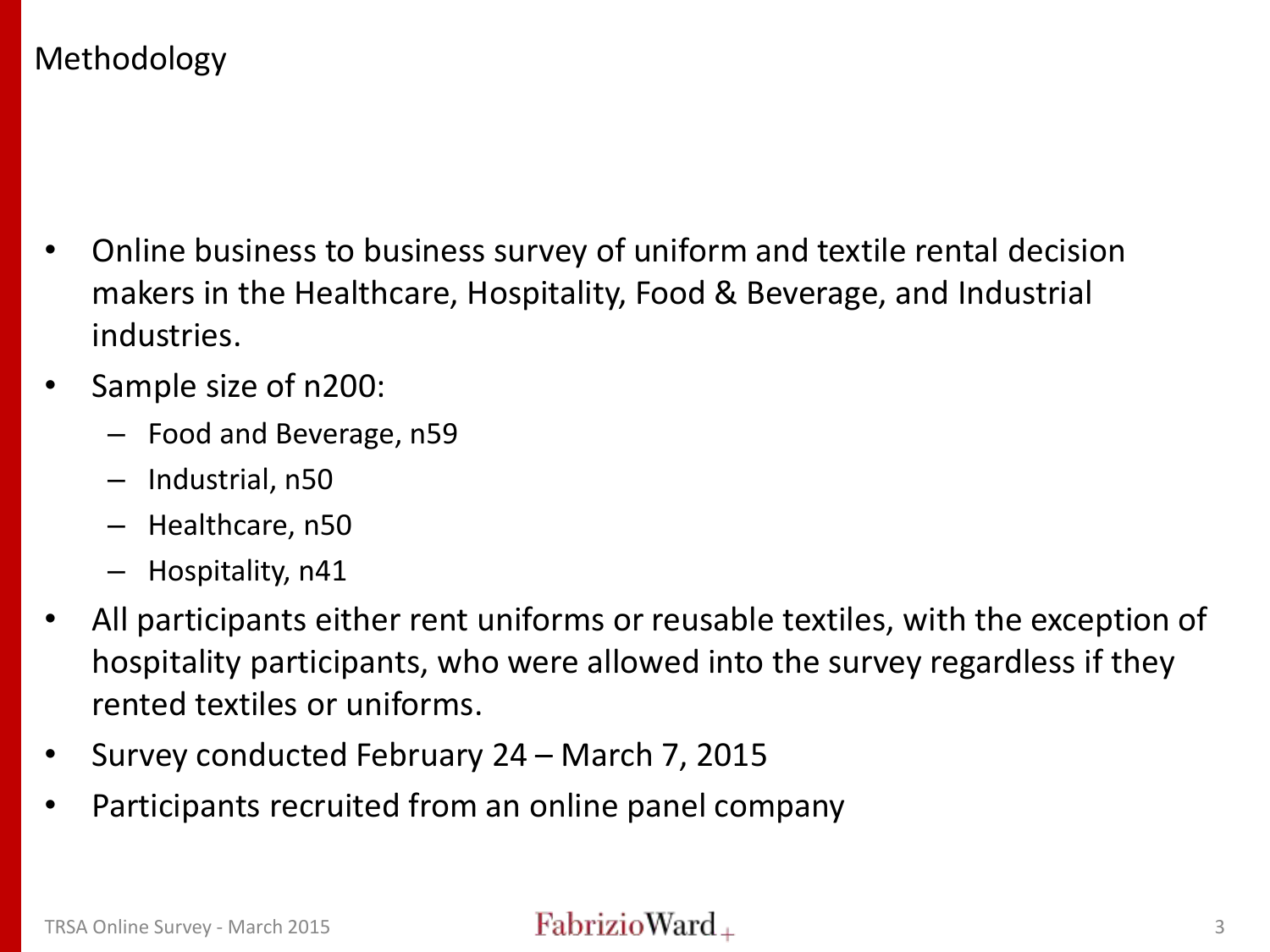### Industry makeup, Uniform & Reusable Textile Use

### **Among Business Decision Makers**



Q1. Which industry does your business fall into?

Q2. Do your employees wear an actual uniform (with the name of your business or logo) and/or dress in such a way to look uniformly?

Q3. Does your business require the use of reusable textiles such as linen napkins, tablecloths, towels, sheets, hospital gowns, scrubs, lab coats, mats etc.?<br>  $\frac{FabrizioWard_{+}}{FabrizioWard_{+}}$ 

TRSA Online Survey - March 2015 **4 Habrizio Ward**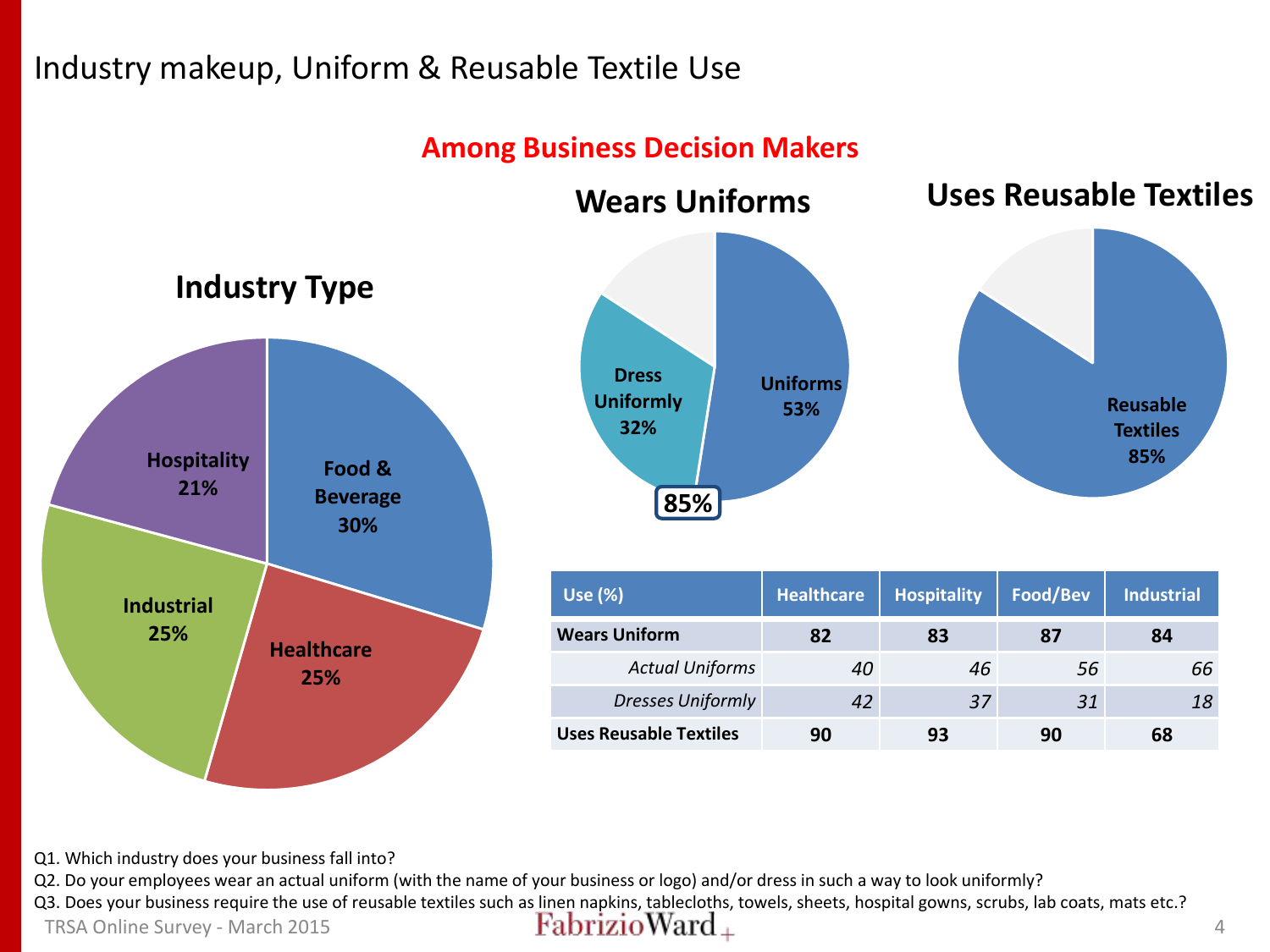A majority contracts out uniforms and textiles.

One in five contracts out both uniforms and textiles.

A little more than a third of hospitality companies do not contract out either.

### **Among Business Decision Makers**

### **Contracts Uniforms or Textiles**

**(All Required to Contract Uniforms or Textiles with the Exception of Hospitality)**



Q4. Does your business contract out with a company to wash and maintain uniforms or reusable textiles? (CHOOSE ALL THAT APPLY)

TRSA Online Survey - March 2015 **Fabrizio Ward**  $\pm$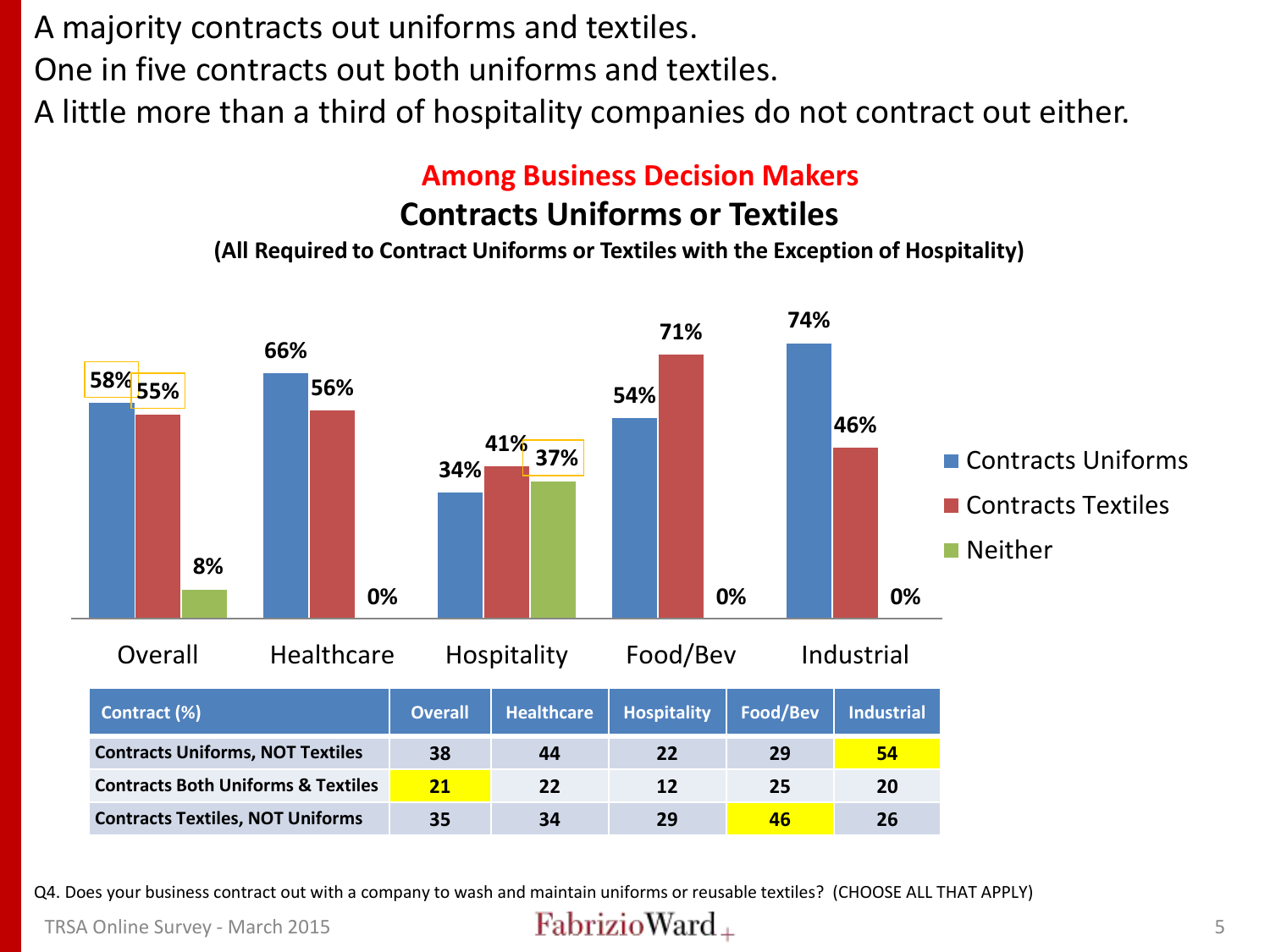Almost all uniform and textile rental decisions are made at the decision maker's location.

Three in four are either solely responsible for the rental decision, or play a major role. **Among Business Decision Makers**

### **Renting Uniforms & Textiles Decision Location**

**Decision Making Role in Rental Process**



Q5. When making decisions about renting uniforms and textiles, is the decision made at your location, or another location? , tablecloths, towels, sheets, hospital gowns, scrubs, lab coats, mats etc.?

Q6. How much of a role do you play now, or would play, in contracting or working with service providers that supply either employee uniforms or reusable textiles (e.g. linens, towels, sheets, mats, etc.)?

TRSA Online Survey - March 2015 **Fabrizio Ward**  $\pm$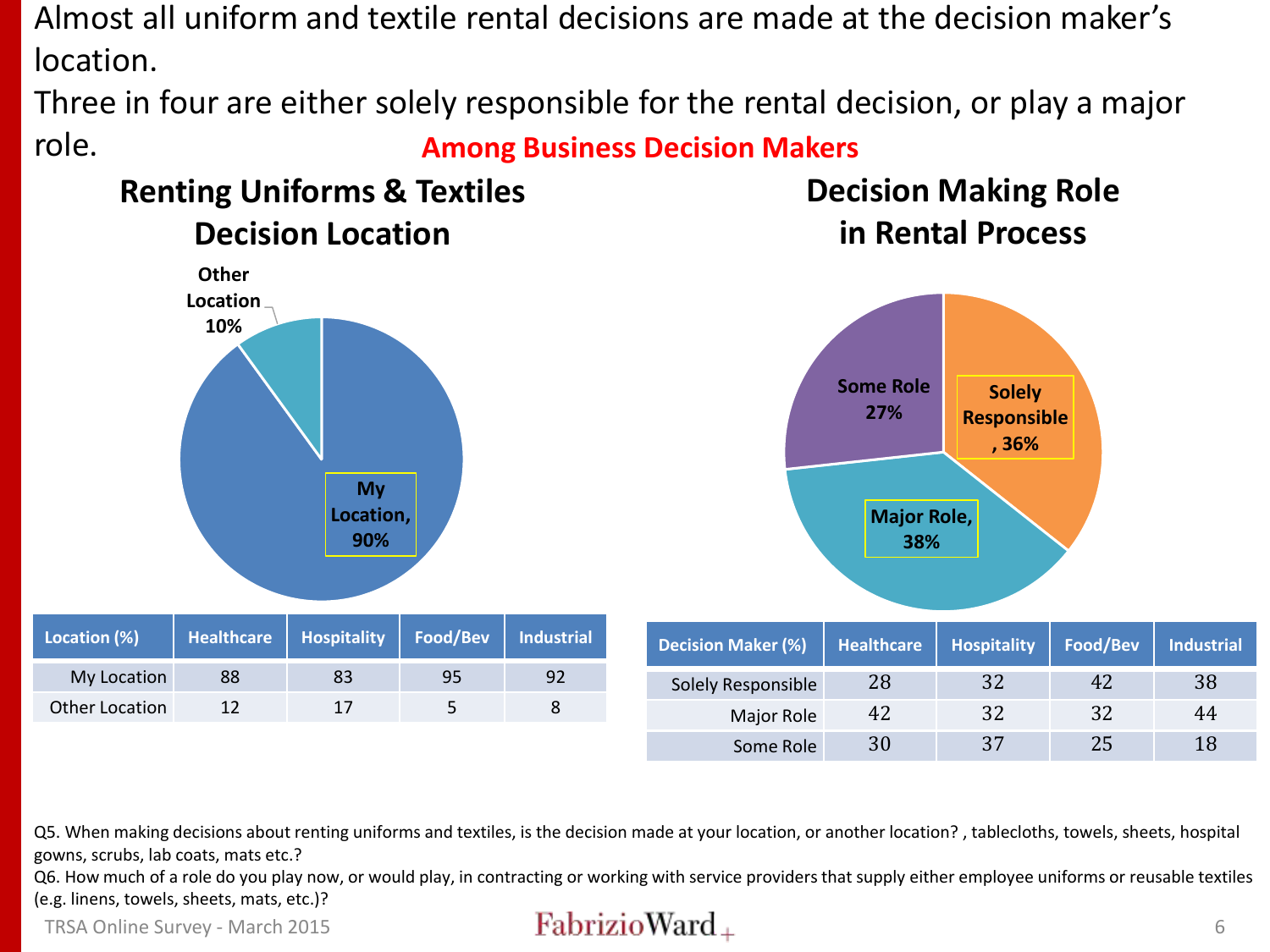### Executive Summary

- Businesses surveyed identify as the reason their employees wear uniforms is for the image of their business first and foremost.
- Top reasons selected for contracting uniforms are uniforms being washed, maintained, and replaced by the provider followed by convenience of not managing the process, having waste washed properly, and quality.
- Similar to uniforms, textiles being washed, maintained, and replaced by the service provider is the top reason chosen for contracting textiles followed by convenience, waste being washed, and cost savings.
- Factors other than price that matter most when picking a service provider are customer service, reliability, and quality controls.
- Overall, businesses surveyed are not entirely price sensitive when it comes to selecting a service provider; price being among the most important factors to a majority versus the only or primary factor.
- That said, a service provider that is able to beat the price of the current provider is the most likely reason businesses offer for why they would switch to a new provider. This is especially true among the Food/Bev segment.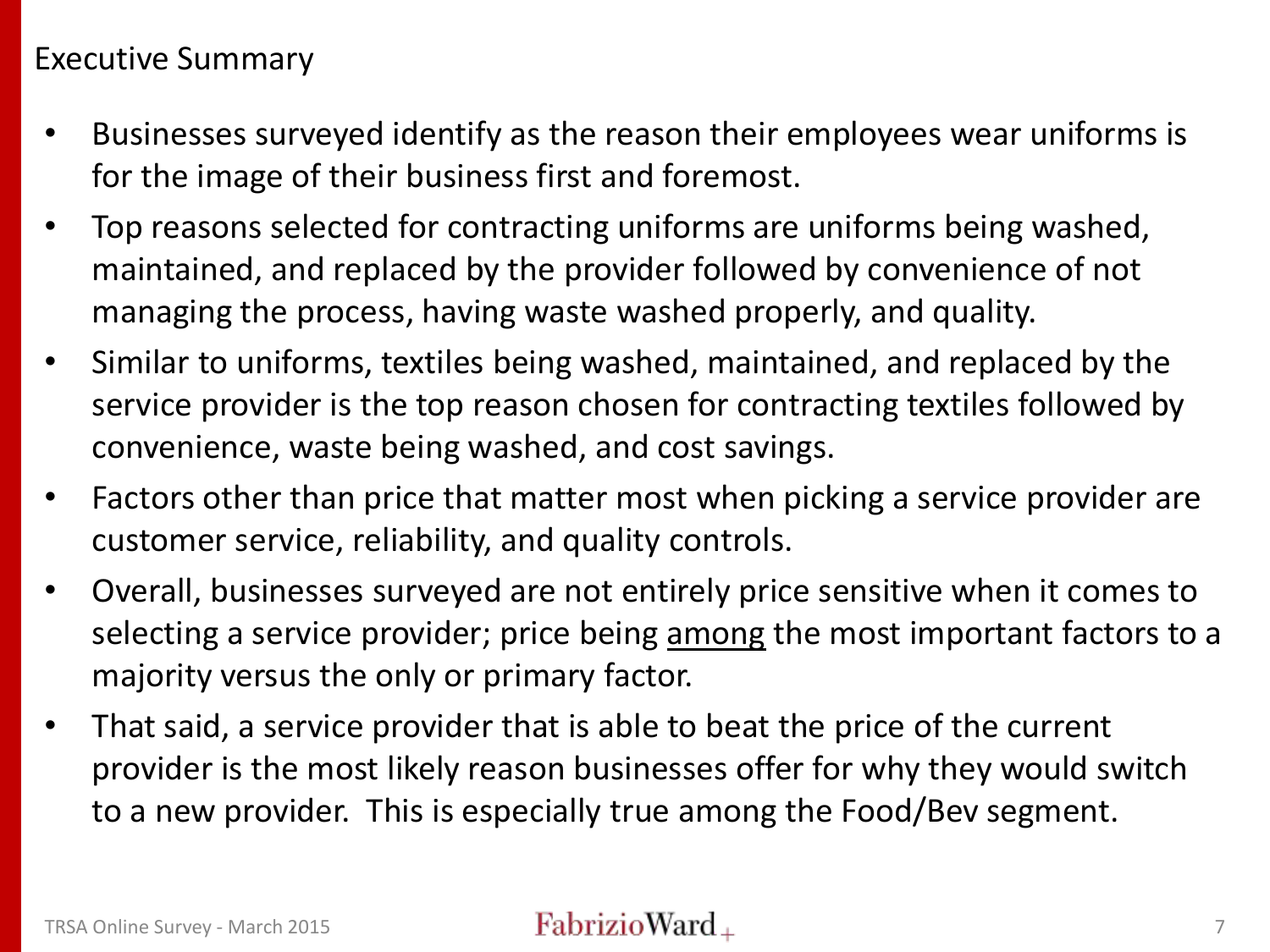# $FabrizioWard_+$ TRSA STRONGER TOGETHER

## **Universal Questions**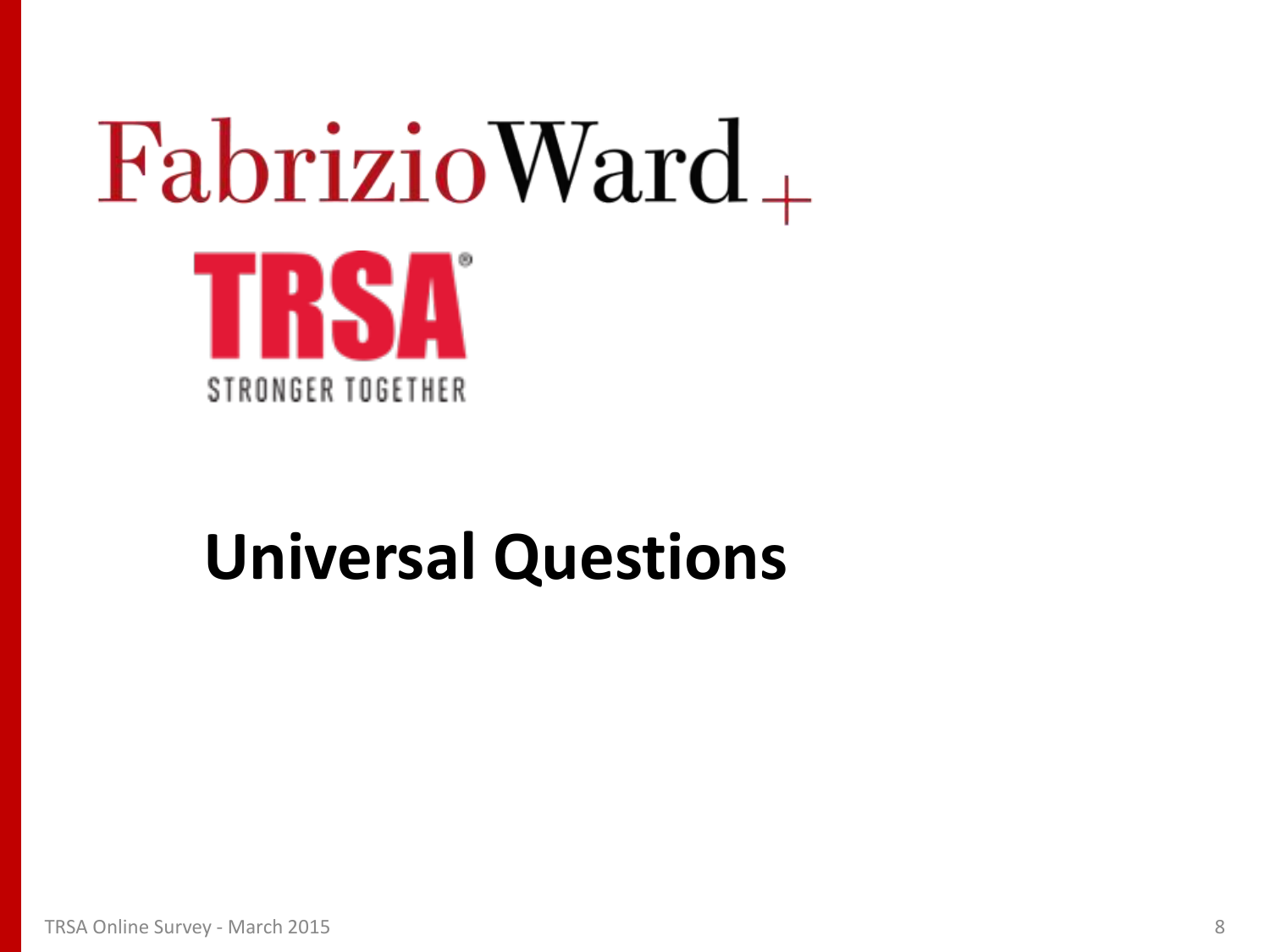### Company image is clearly the top reason for having employees wear uniforms.

### **Reasons Businesses Wear Uniforms**

**Among Business Decision Makers That Rent Uniforms or Textiles (Multiple Responses Allowed, Answers Add Up To More Than 100%)**



Q7. Which, if any, of the following comes closest to the reasons your employees wear uniforms?

TRSA Online Survey - March 2015 9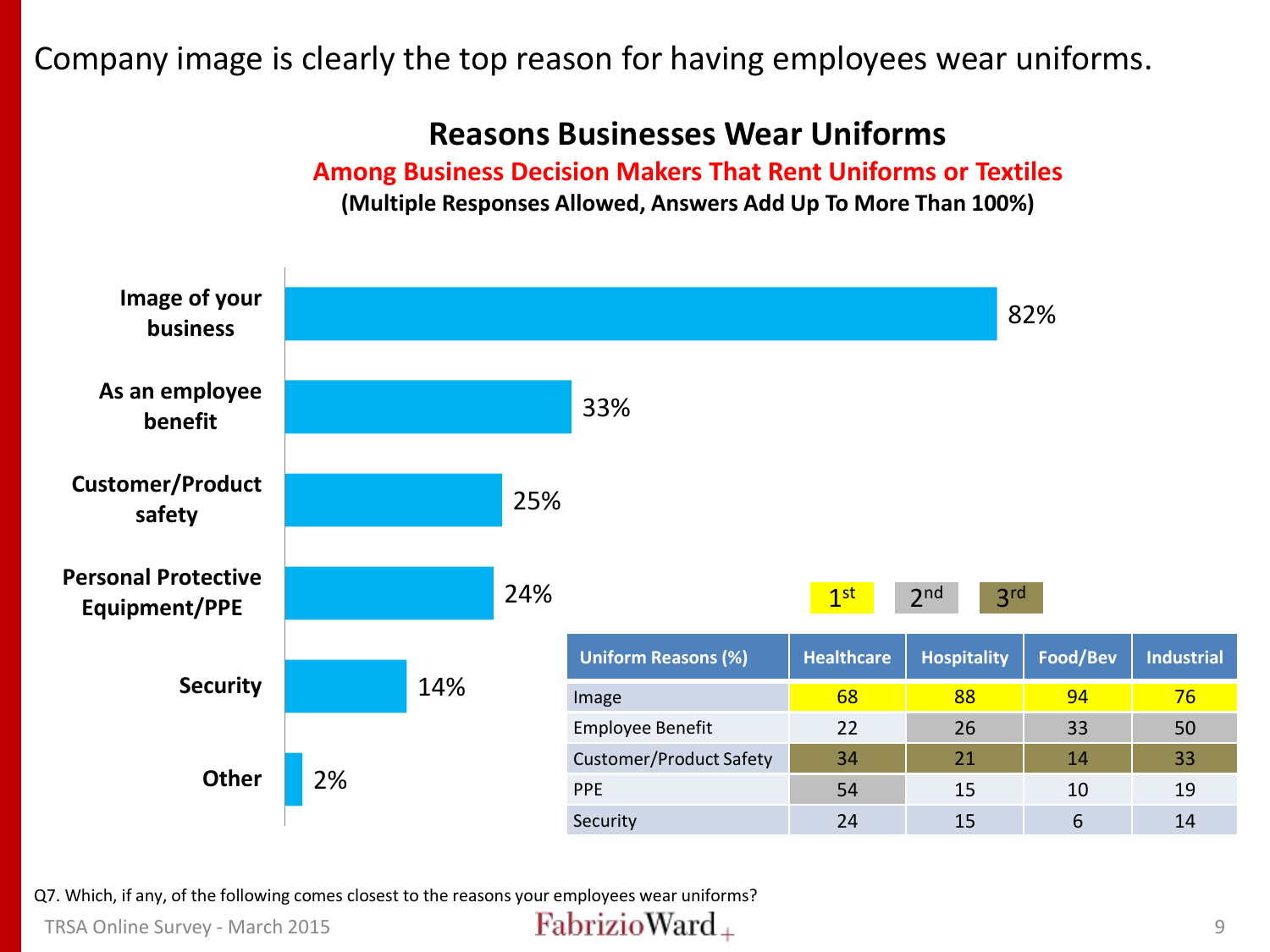Garment maintenance is the most frequent reason given for contracting uniforms followed by convenience, waste contact, and quality.

## **Contracting Uniforms Reasons**

### **Among Business Decision Makers That Rent Uniforms, n116**

### **(Multiple Responses Allowed, Answers Add Up To More Than 100%)**



Q14. Please indicate which of the following reasons influence your decision to contract for uniforms. (CHOOSE ALL THAT APPLY)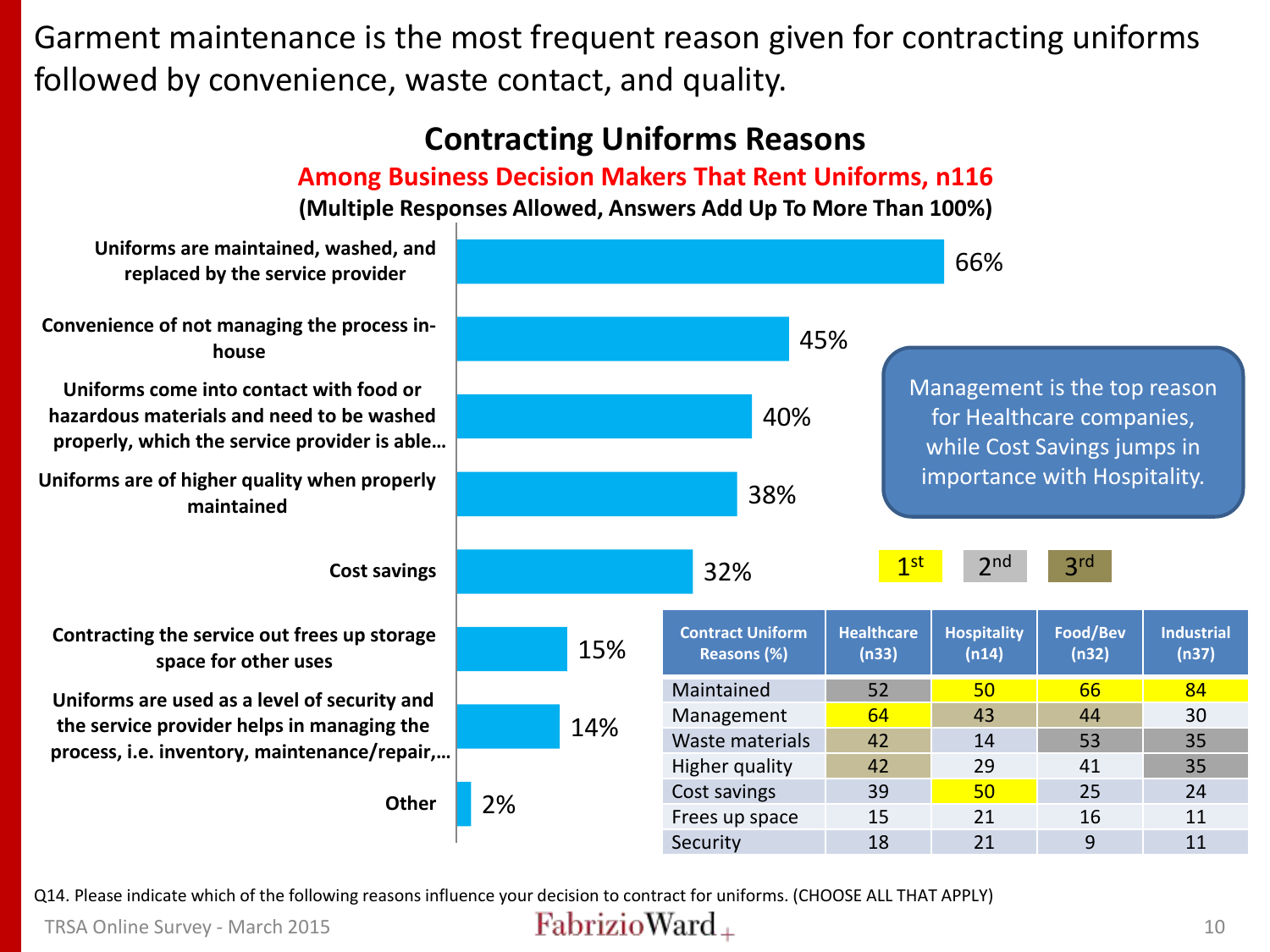Product maintenance is the number one reason for contracting textiles followed by convenience, waste contact, and cost savings.

### **Contracting Textiles Reasons**

### **Among Business Decision Makers That Rent Textiles, n110**

**(Multiple Answers Allowed, Responses Add Up To More Than 100%)**



Q15. Please indicate which of the following reasons influence your decision to contract for reusable textiles. (CHOOSE ALL THAT APPLY)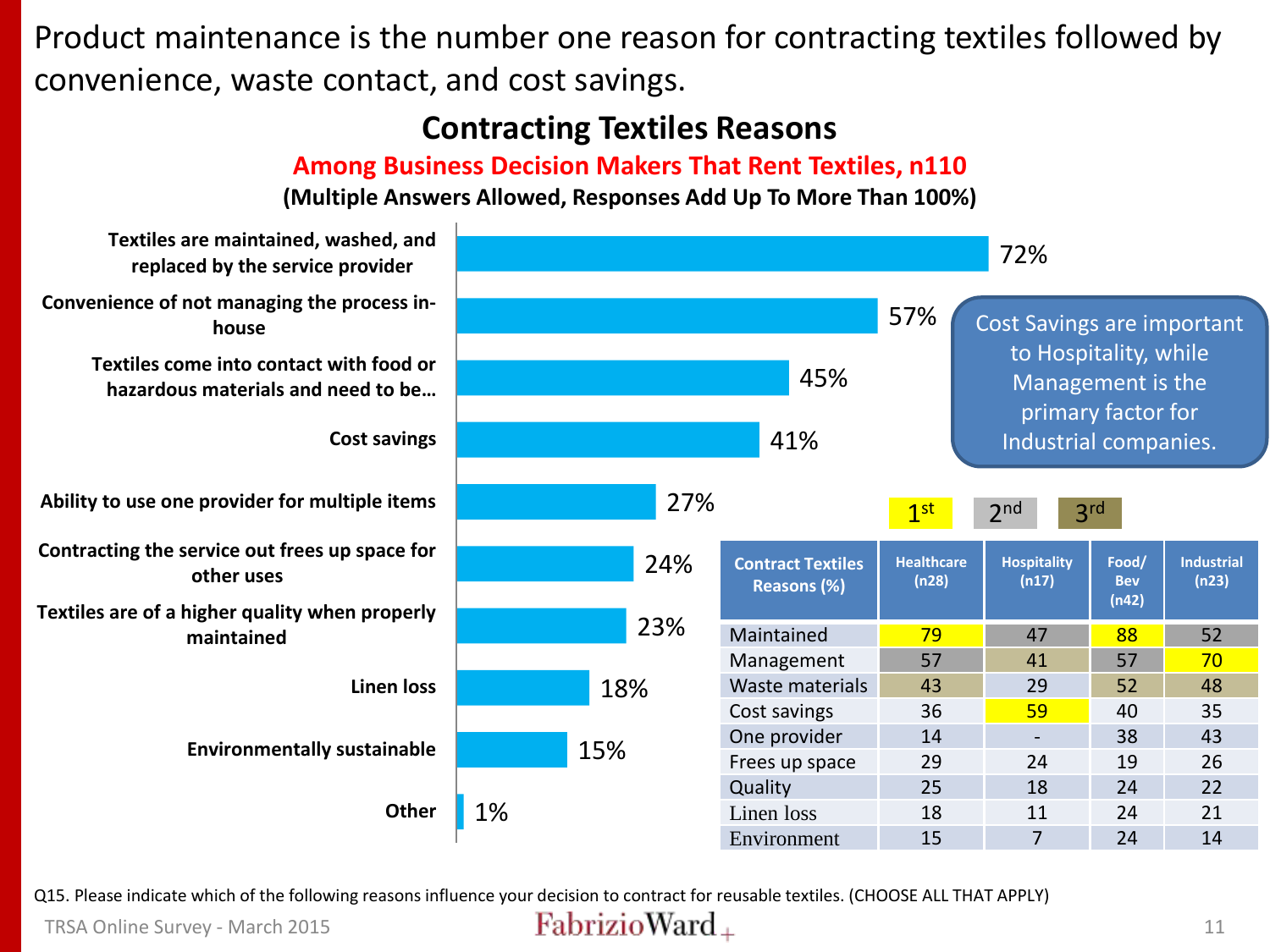Price is an important factor when deciding on uniform and textile service providers.

### **Among Business Decision Makers That Rent Uniforms or Textiles**

### **Importance of Price When Renting Textiles or Uniforms**



| <b>Price Importance (%)</b> | <b>Healthcare</b> | <b>Hospitality</b> | Food/Bev | <b>Industrial</b> |
|-----------------------------|-------------------|--------------------|----------|-------------------|
| <b>Only Factor</b>          | O                 |                    |          |                   |
| <b>Primary Factor</b>       | 26                | 27                 | 41       | 32                |
| <b>An Important Factor</b>  | 62                | 61                 | 53       | 56                |
| <b>Not Important</b>        | b                 |                    |          |                   |

Q10. When it comes to renting your employee uniforms, linens, or other materials for your business, how important is price in selecting a service provider? TRSA Online Survey - March 2015 **12**  $\text{FabrizioWard}_+$  12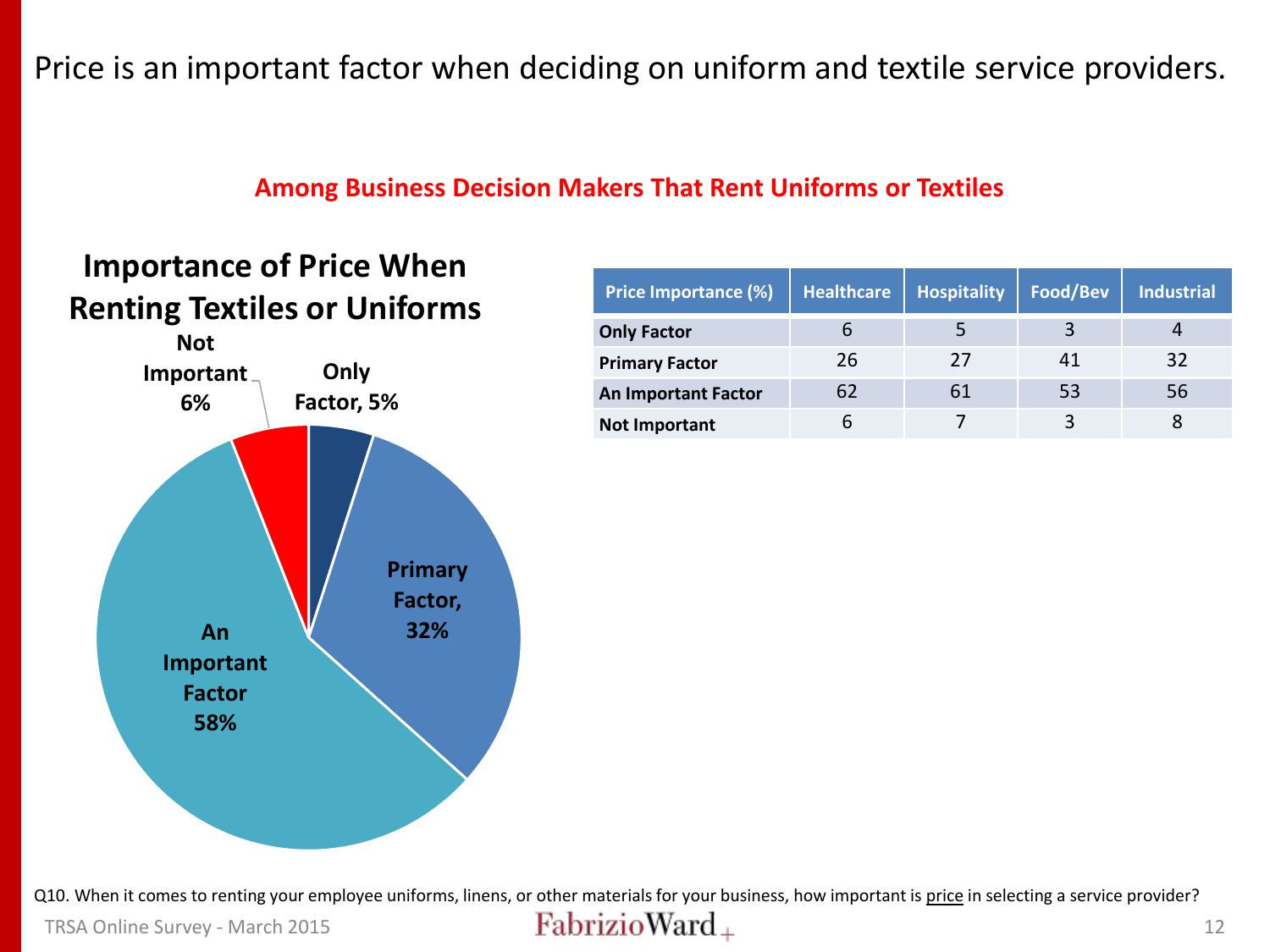When price is removed from the equation, Customer Service, Reliability, and Quality Controls are the three most widely considered factors to select a service provider.

### **Most Important Factors Selecting a Provider**

**Among Business Decision Makers That Rent Uniforms or Textiles**

**(Multiple Responses Allowed, Answers Add Up To More Than 100%)**



Q11. Which three of the following factors would you say are the MOST important in your decision-making process related to selecting a service provider? **(**CHOOSE UP TO THREE)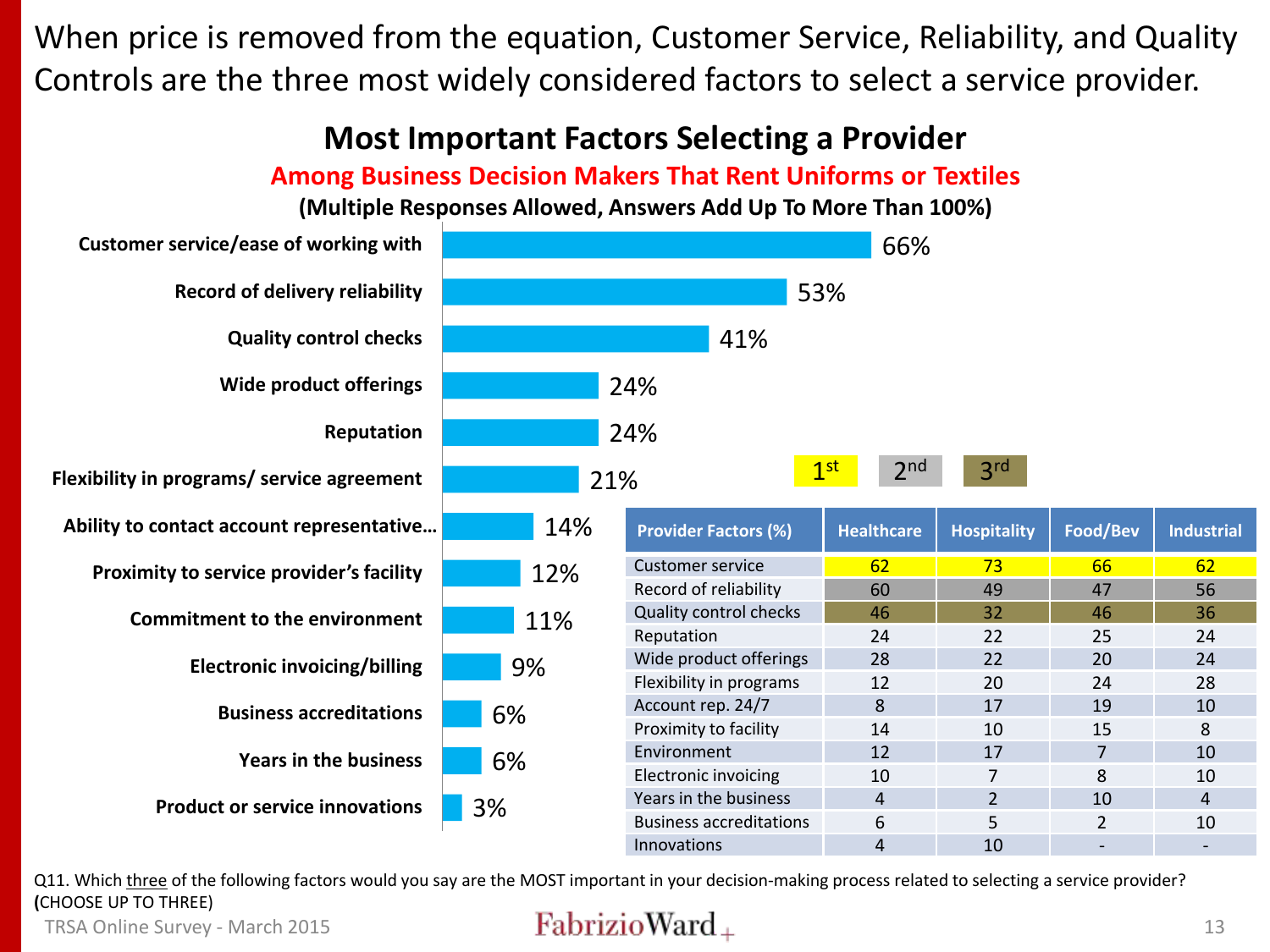Majority of service providers are NOT receiving a Largely Positive Rating, and are at least somewhat vulnerable to poaching.



Q13. Generally speaking, what has your experience been in working with the service providers you have and/or are currently working with? That is, generally has the experience been . . .

### TRSA Online Survey - March 2015 **14**  $\frac{FabrizioWard_+}{14}$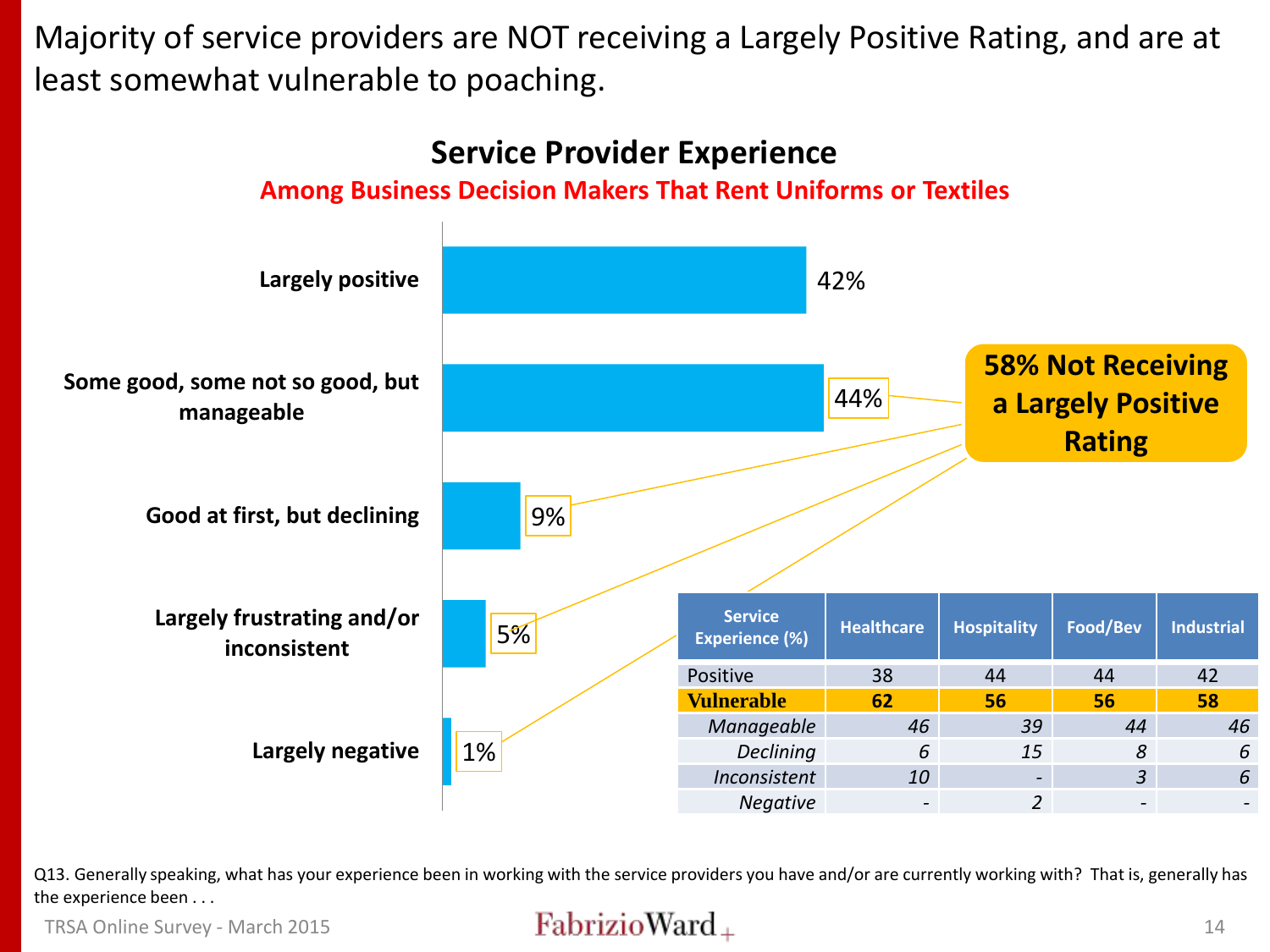Price is the most frequent reason given to switch service providers, followed by better account service.

### **Most Likely Reason For Switching Providers Among Business Decision Makers That Rent Uniforms or Textiles**



Q12. Which ONE would be, or could be, the most likely reason for switching to a new provider?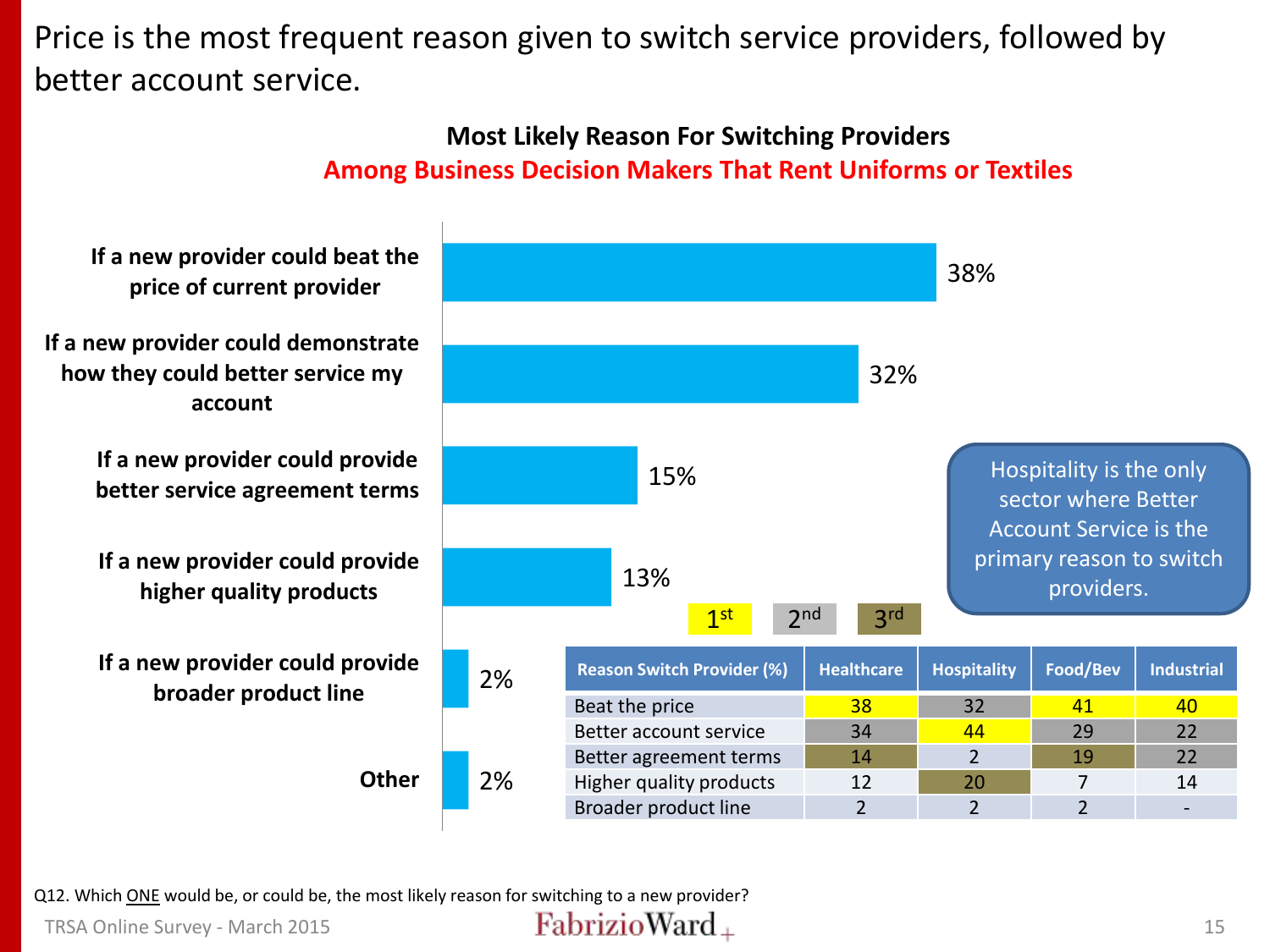Opportunity for growth, on average two in five employees share the expense of their uniforms.

### **Among Business Decision Makers That Rent Uniforms**



Q8. Is the expense for your employees' uniforms a shared expense between the company and individual employees?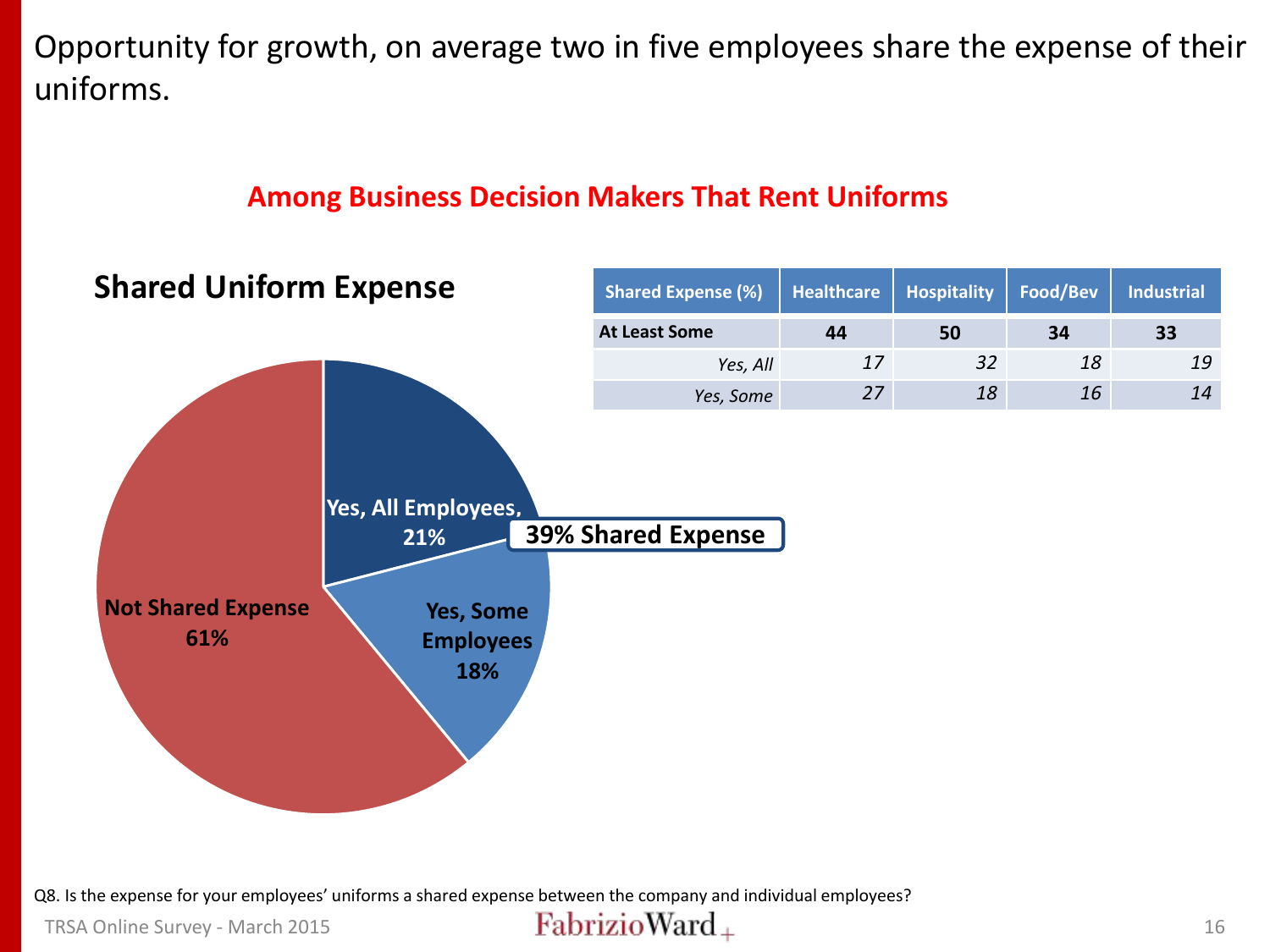# $FabrizioWard_+$ TRSA STRONGER TOGETHER

## **Healthcare Specific Questions**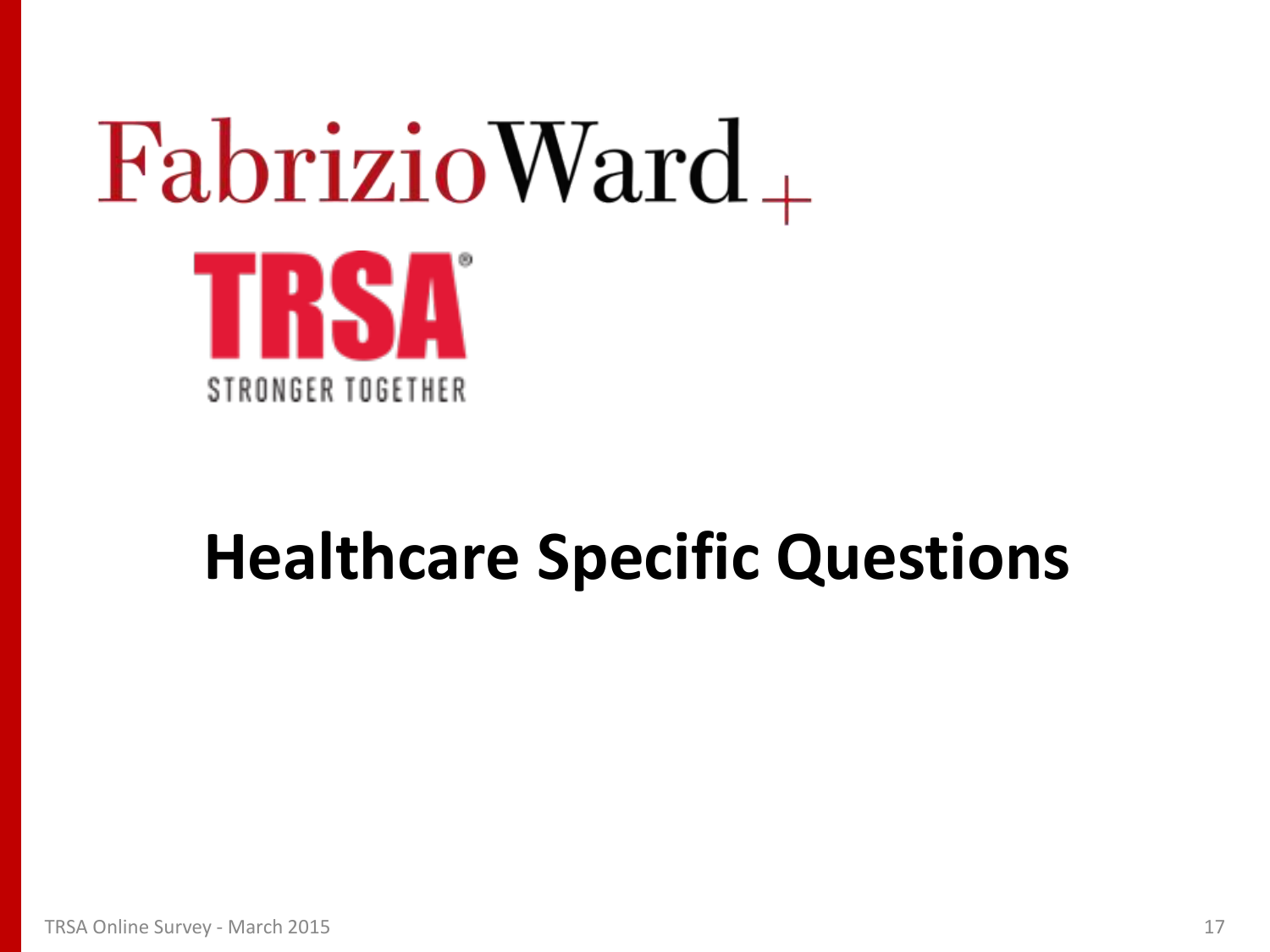Medical practices and hospitals are two-thirds of the Healthcare sector interviews.

**Among Healthcare Business Decision Makers That Rent Uniforms or Textiles**

### **Work Place**

**Position**



H2. Which, if any, of the following comes closest to describing your business?

H1. Which, if any, of the following describes your position at your place of work?<br>
TRSA Online Survey - March 2015<br>  $\textbf{FabrizioWard}_{+}$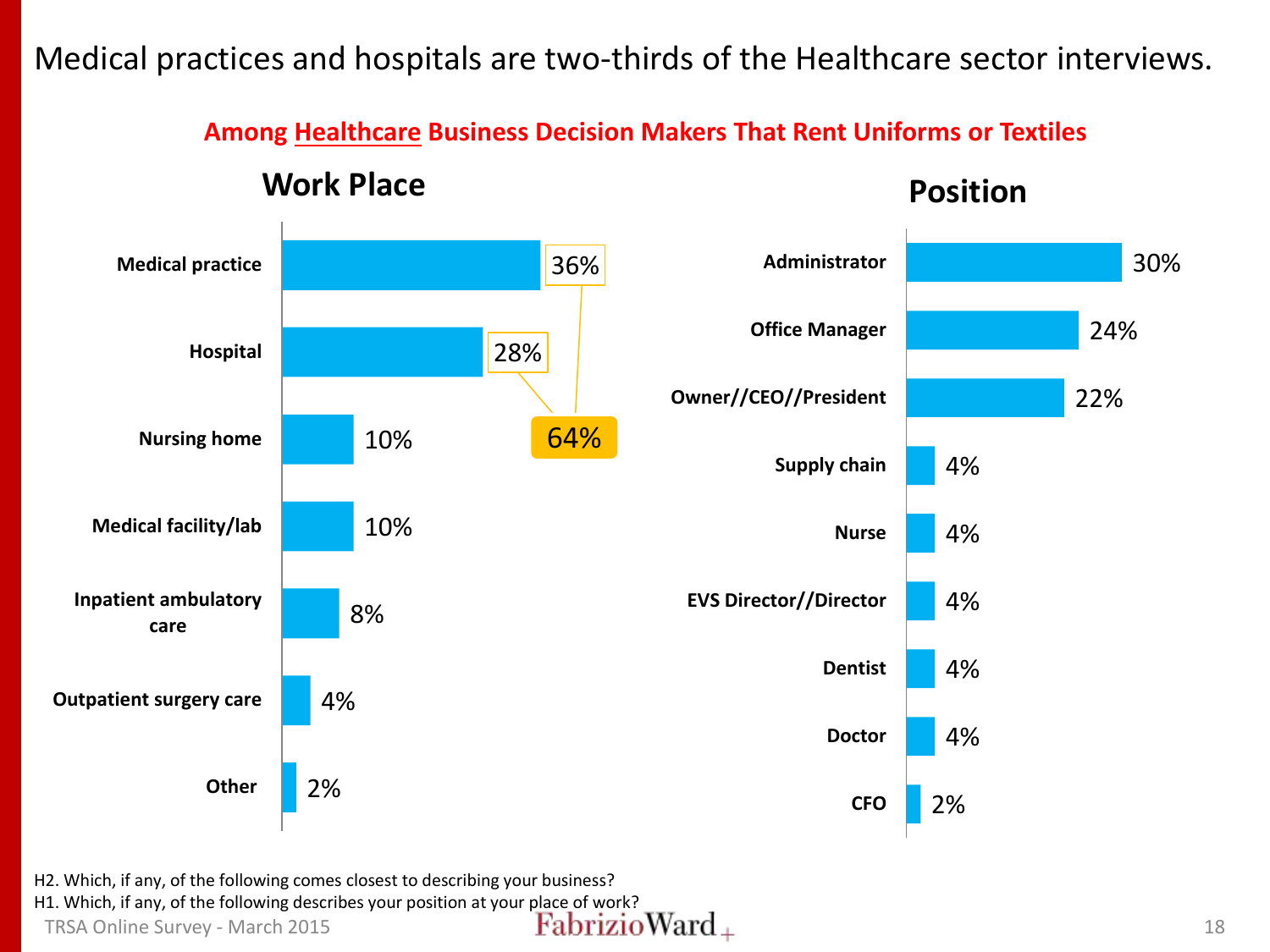Opportunity to grow business with Healthcare Companies.

### **Healthcare Company Product Use & Type**

### **Among Healthcare Business Decision Makers That Rent Uniforms or Textiles**



H3-17. The following contains a number of products that your healthcare facility may use. Please indicate whether you use reusable products (such as a cloth gown that can be washed) or disposable products (such as a paper gown that can be thrown away). If you do not use the product please just indicate so.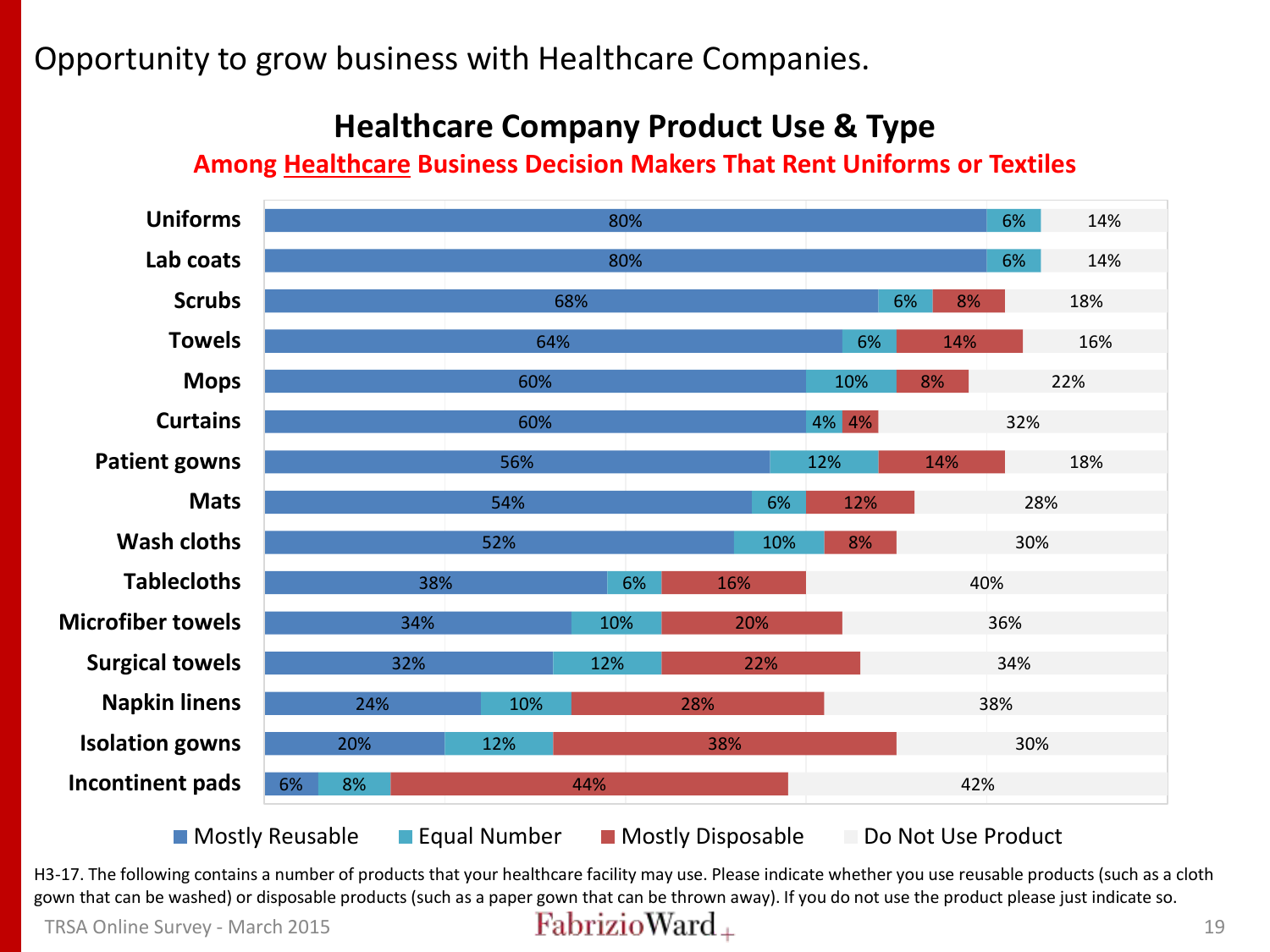Two thirds of these hospitals require at least some employees to obtain their own medical garment and to launder it.



H20-24. Does your facility/company…

H18-19. Are any of the employees responsible for…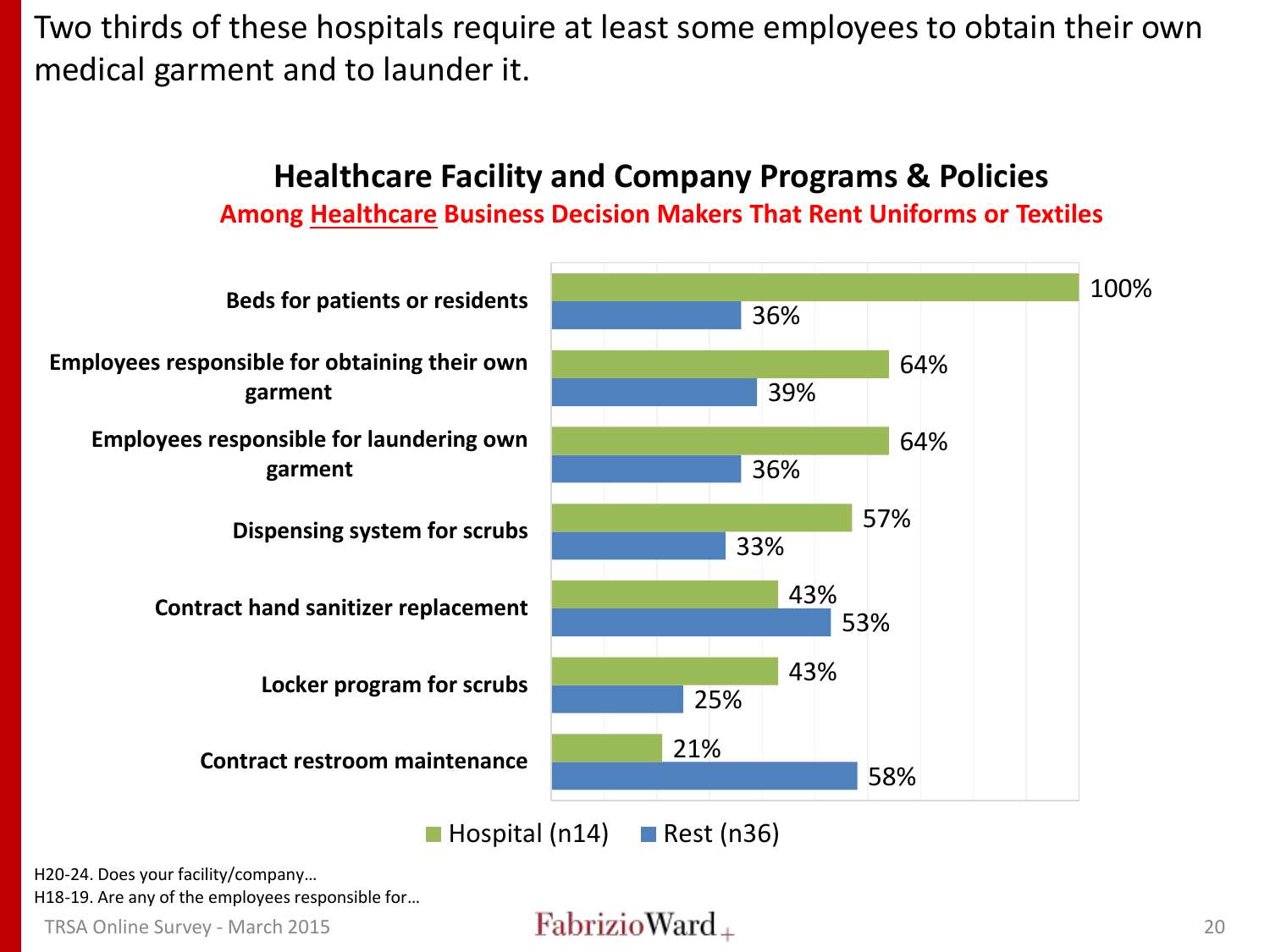While almost half are responsible for obtaining their own garment, a little less than half of those that n have been trained on the proper procedures to wash medical garments Most lab coats are cleaned four times per week or less.

### **Among Healthcare Business Decision Makers That Rent Uniforms or Textiles**



H19. Are any of the employees responsible for cleaning any company-mandated outfits such as a uniform, lab coat, scrubs, etc.? H25. Are employees required to clean their own garments given any training on the proper procedures to wash their garments? H26. To the best of you knowledge, how often are your company's lab coats cleaned?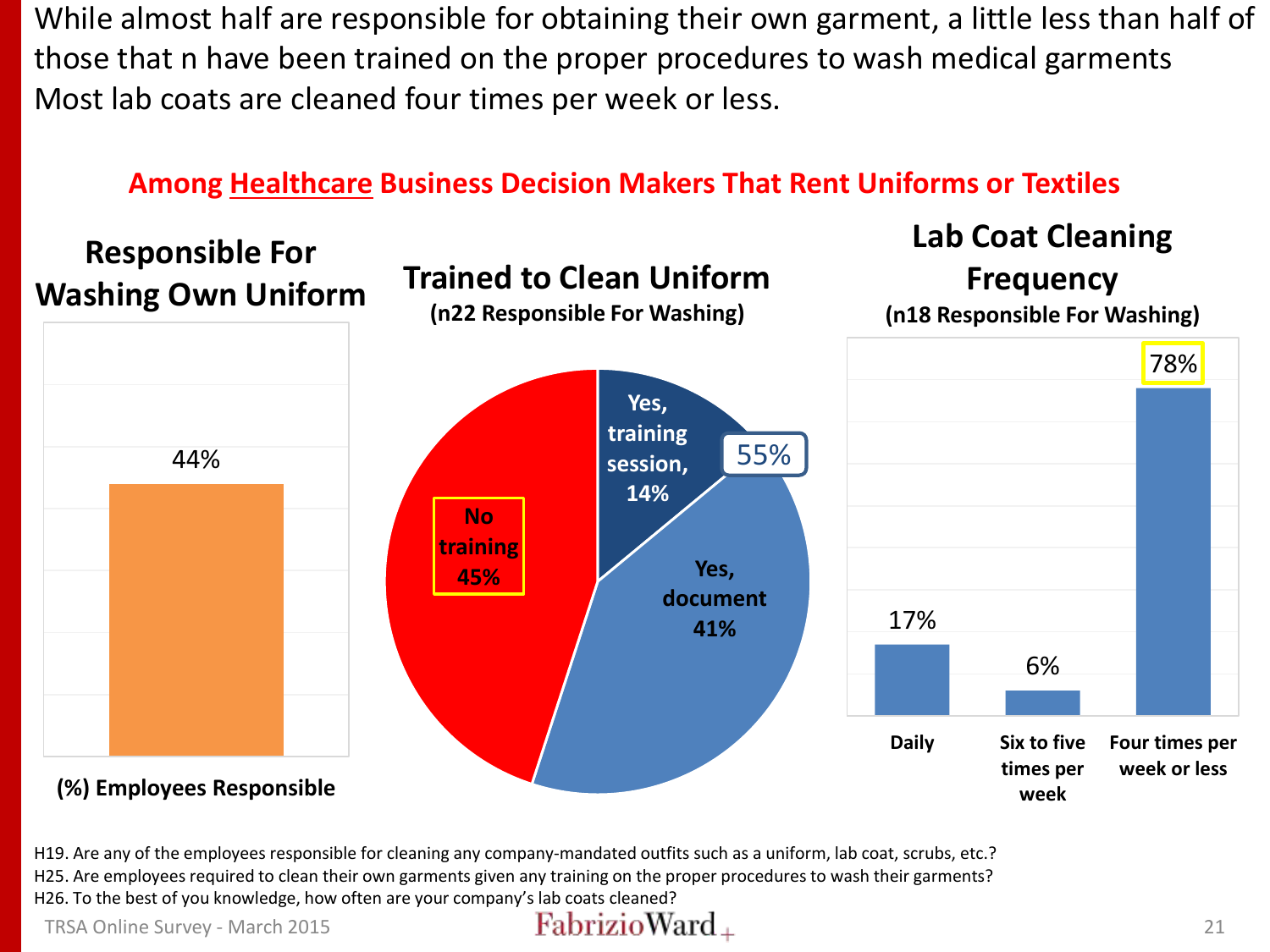## A plurality keeps their inventory at five par. A little less than half have a problem with linen loss.

### **Among Healthcare Business Decision Makers That Rent Uniforms or Textiles**



H27. What inventory/PAR level do you carry?

H28. Linen loss is the loss of items such as towels, sheets, and garments due to damage to the item, theft, or items destroyed that could be washed. How prevalent of a problem is linen loss for your business?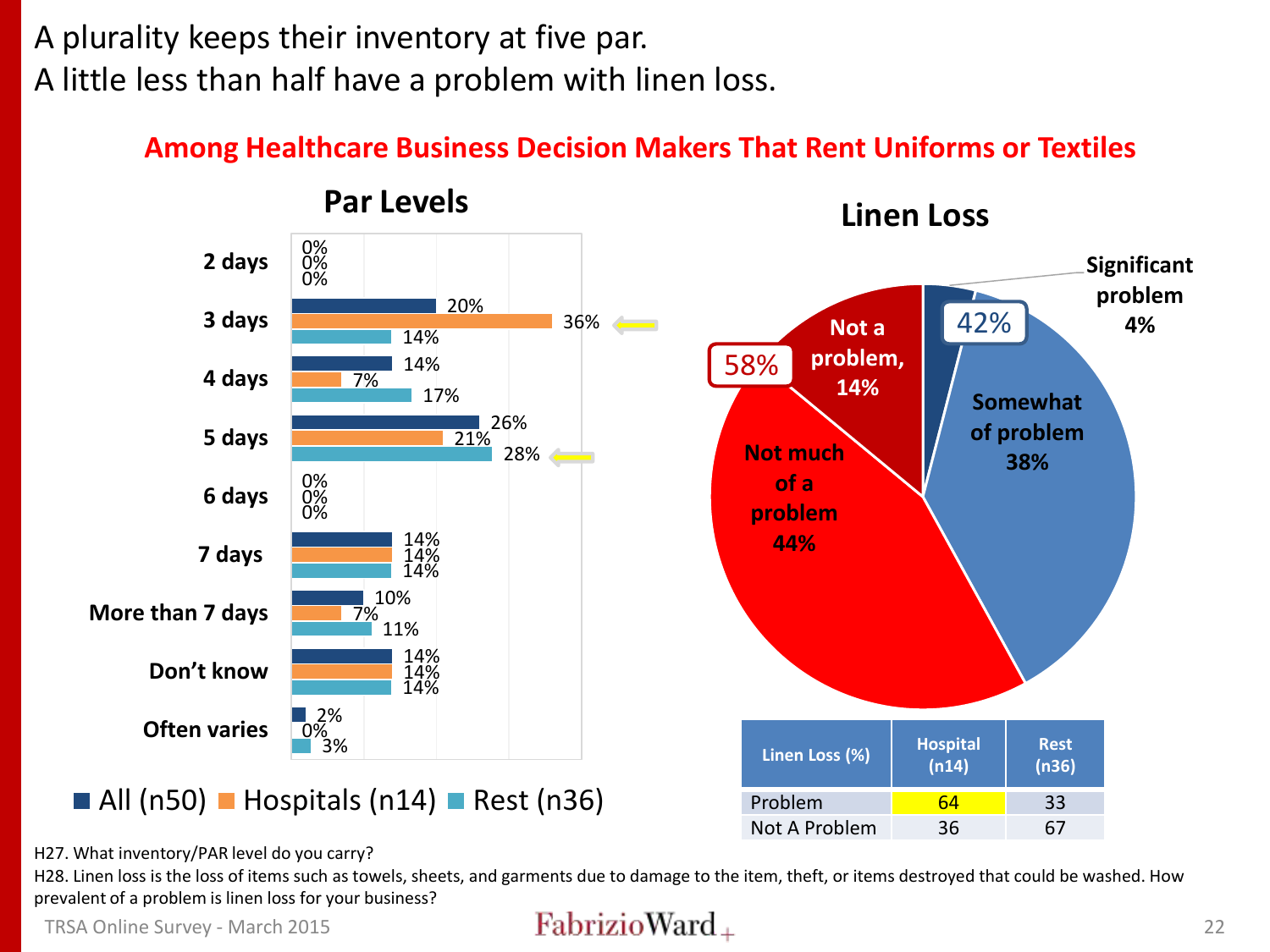Most see the benefits of renting textiles and medical garments, and outsourcing laundry.

### **Statement Agreement Among Those With An Opinion**

### **Healthcare Business Decision Makers That Rent Uniforms or Textiles**

**Renting textiles saves time and money by eliminating laundry costs, linen loss, and inventory costs, as well as removing the manhours needed to manage the process.**

**Outsourcing laundry and renting reusable textiles is important for us in providing benefits for both insurance and liability purposes.**

**Rented lab coats, gowns, scrubs, and uniforms are more hygienic, since the company follows the appropriate procedures in using the proper wash chemicals, wash temperatures, and…**

**Outsourcing laundry and renting reusable textiles helps us free up space that can be used to generate revenue.**



### **Agree** Disagree

H29-32. Next you'll see a series of statements about contracting reusable textiles. For each of these, please indicate whether – based on your experience – you would agree or disagree with the statement.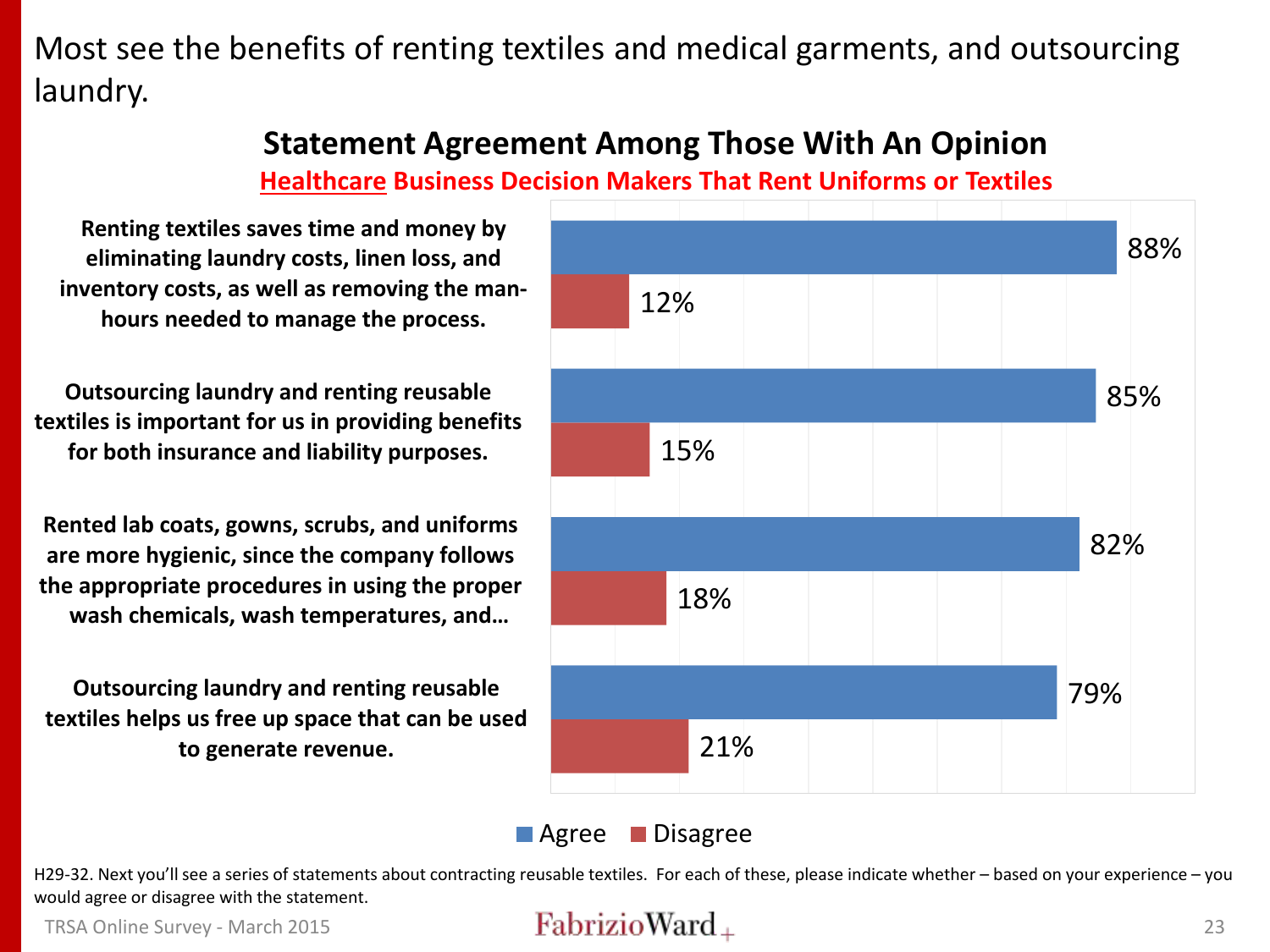# $FabrizioWard_+$ TRSA STRONGER TOGETHER

## **Hospitality Specific Questions**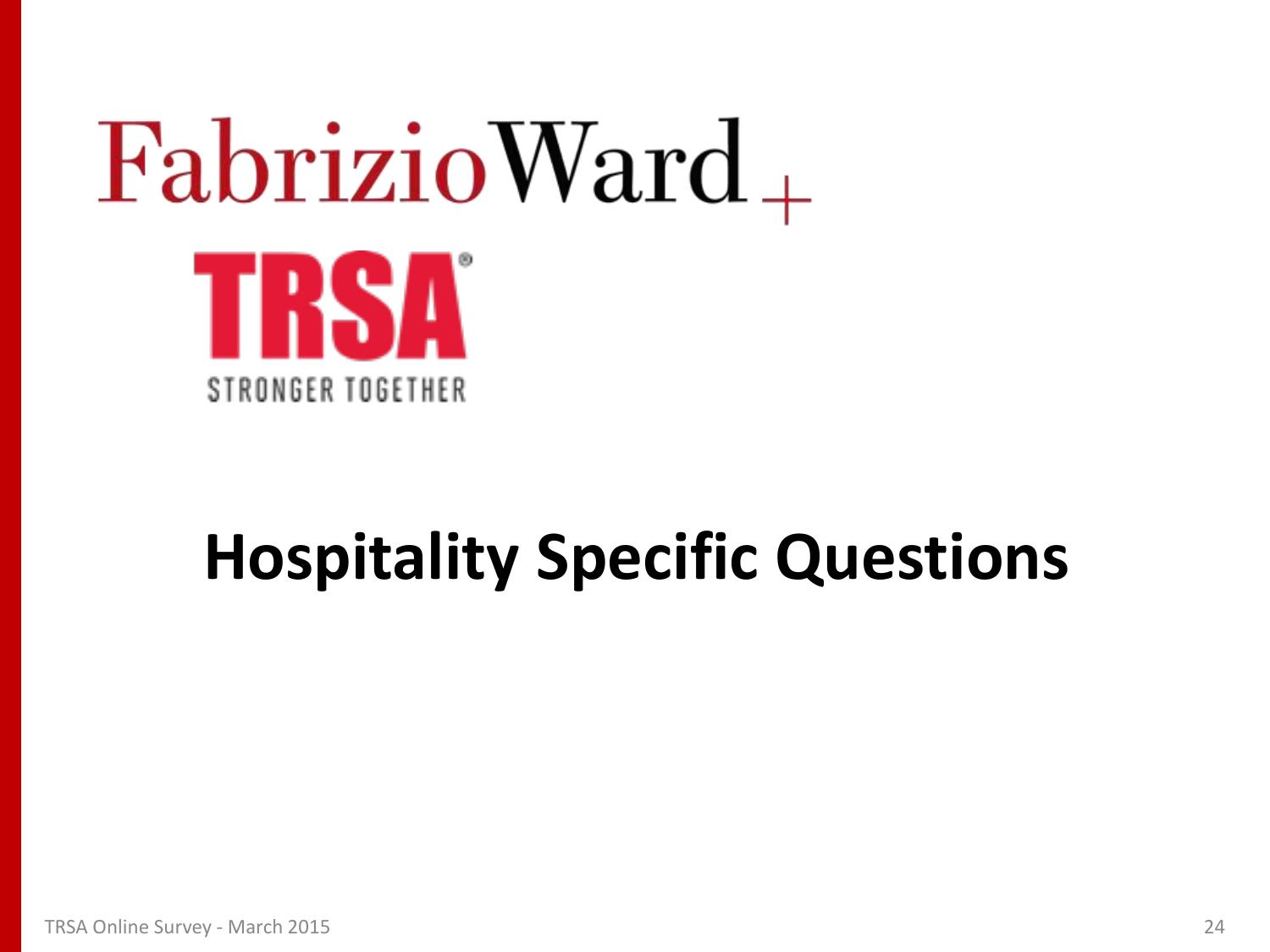Most of the Hospitality interviews are with hotels. Half of the hotels have over 200 beds.

**Among Hospitality Business Decision Makers**

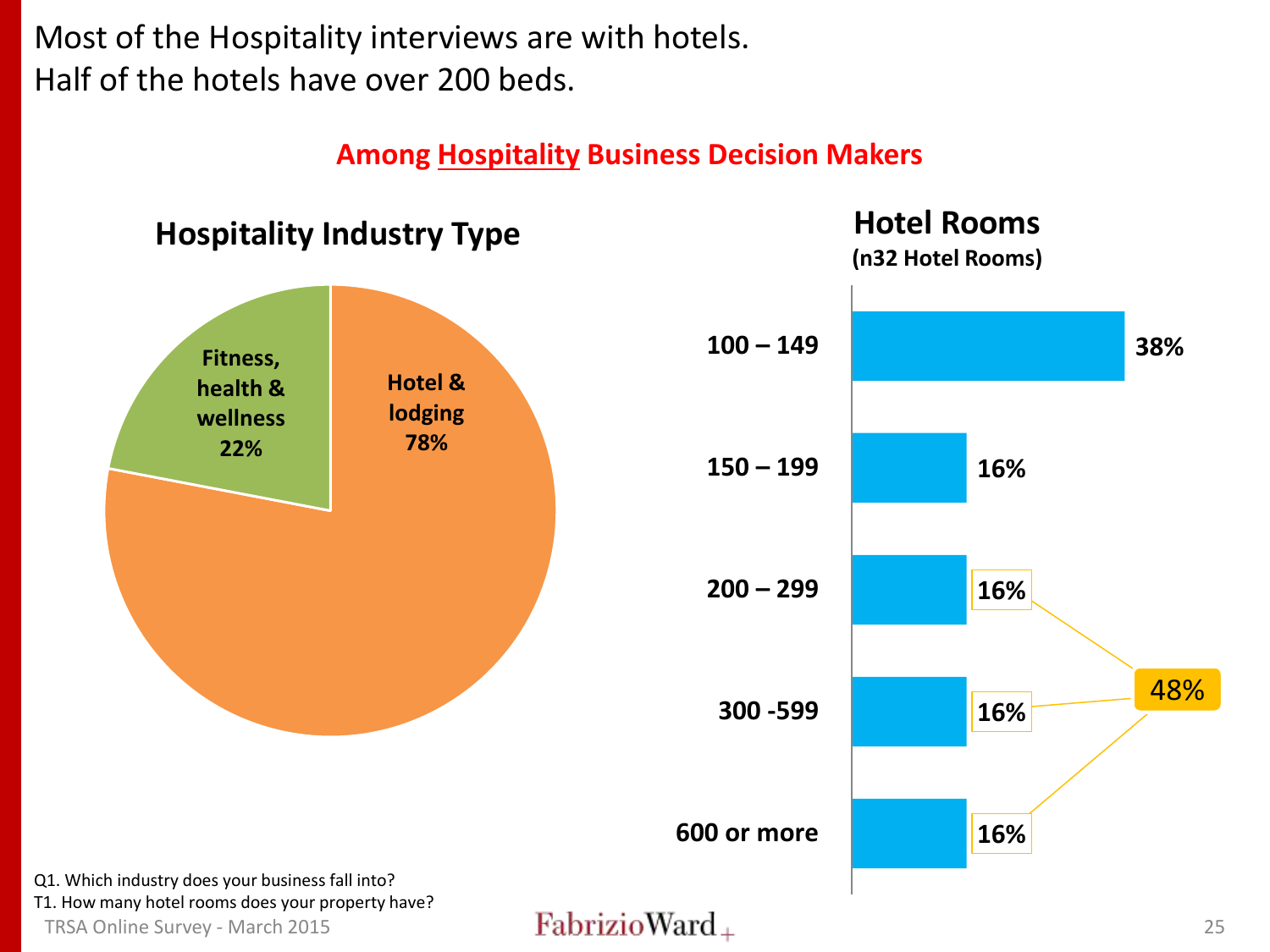### Hospitality Product & Uniform Ownership

### **Product & Uniform Ownership**

**Among Hospitality Business Decision Makers**



T2-10. The following contains a number of products that your property may use. Please indicate whether the business owns the product or whether the product is rented. If your property does not use the product please just indicate so.

T11-16. The following contains a number of garments that employees may use. Please indicate whether the business owns the garment, the employee owns the garment, or whether the product is rented. If your company does not use the garment please just indicate so.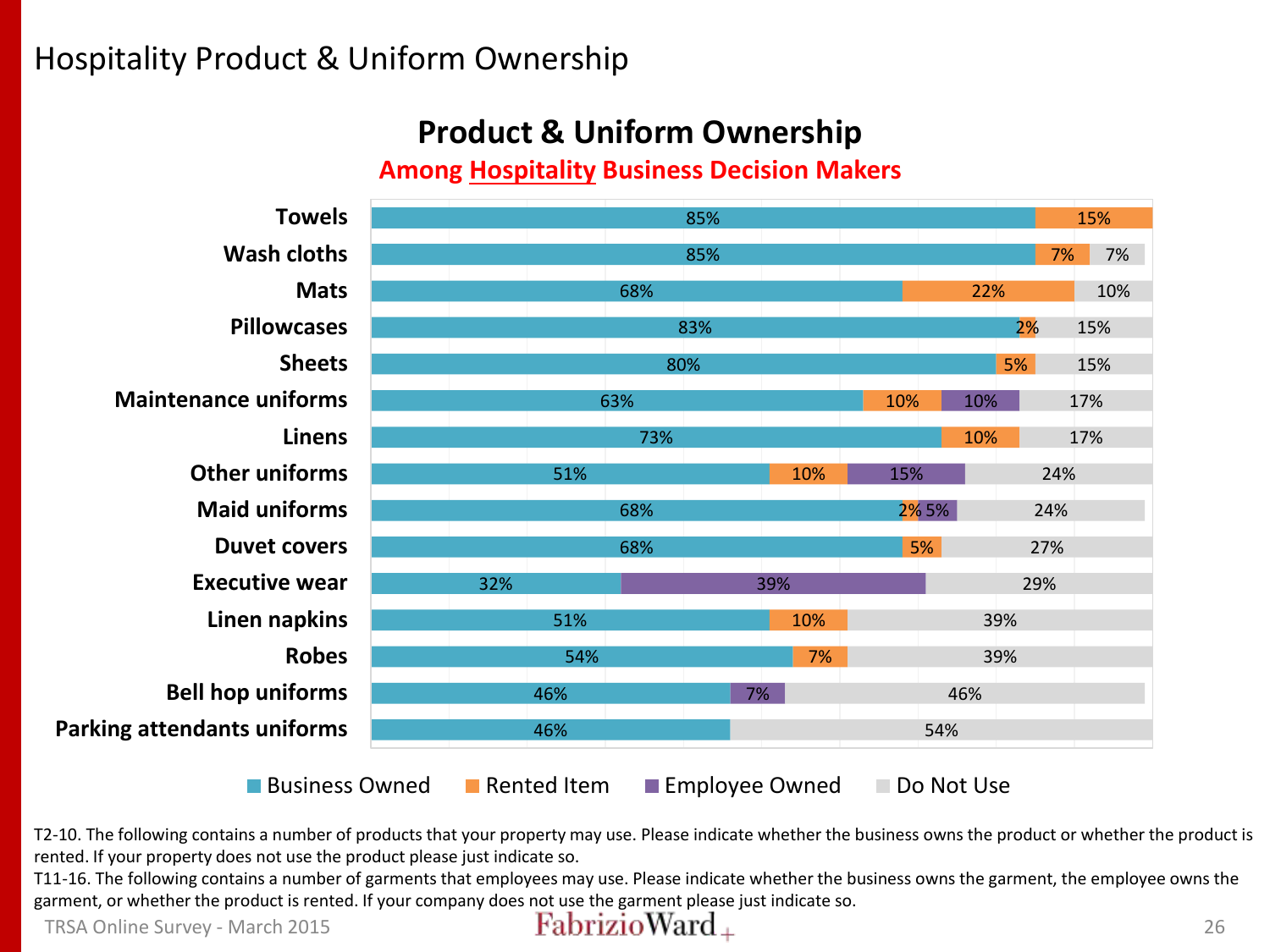Most own their own laundry equipment. Fewer than half in the Hospitality segment currently outsource.

Nearly a third have tried to outsource their laundry, but could not find a provider.



**Laundry Equipment & Outsourcing Experiences**

T17-20. Please indicate the response that most accurately reflects your situation.

### TRSA Online Survey - March 2015 **27**  $\frac{FabrizioWard_+}{(1+\epsilon)^2}$  27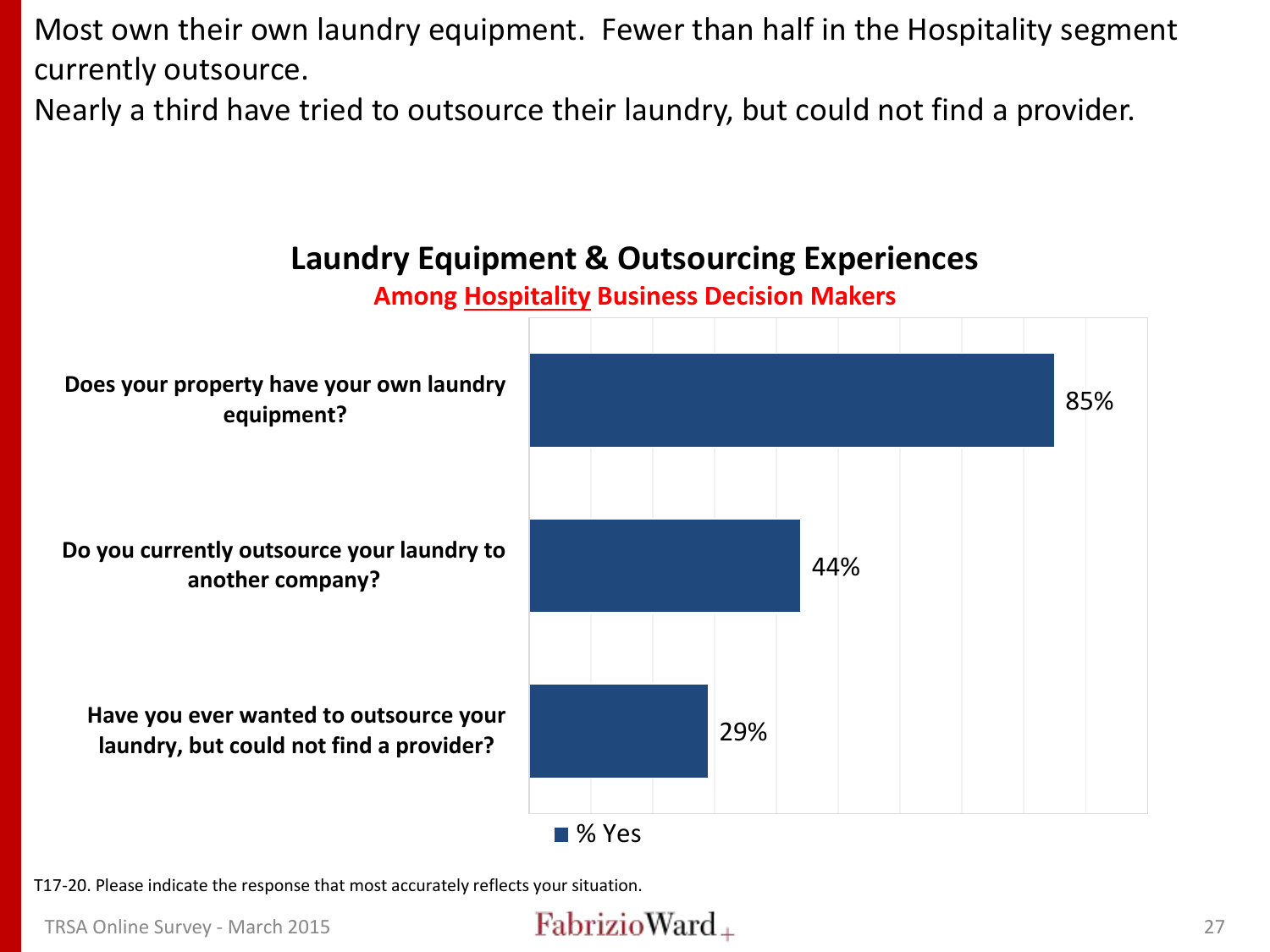While a plurality is uncertain, three par is the most frequently selected inventory level.

Half believe linen loss is a problem.



T24. What inventory/PAR level do you carry?

T21. "Linen loss" refers to the loss of towels, sheets, bedding, wash clothes and robes due to damage, misuse or theft. How prevalent of a problem is linen loss for your business?

TRSA Online Survey - March 2015  $\qquad \qquad$   $\qquad \qquad$   $\qquad \qquad$   $\qquad \qquad$   $\qquad \qquad$   $\qquad \qquad$   $\qquad \qquad$   $\qquad \qquad$   $\qquad \qquad$   $\qquad \qquad$   $\qquad \qquad$   $\qquad \qquad$   $\qquad \qquad$   $\qquad \qquad$   $\qquad \qquad$   $\qquad \qquad$   $\qquad \qquad$   $\qquad \qquad$   $\qquad \qquad$   $\qquad \qquad$   $\qquad \qquad$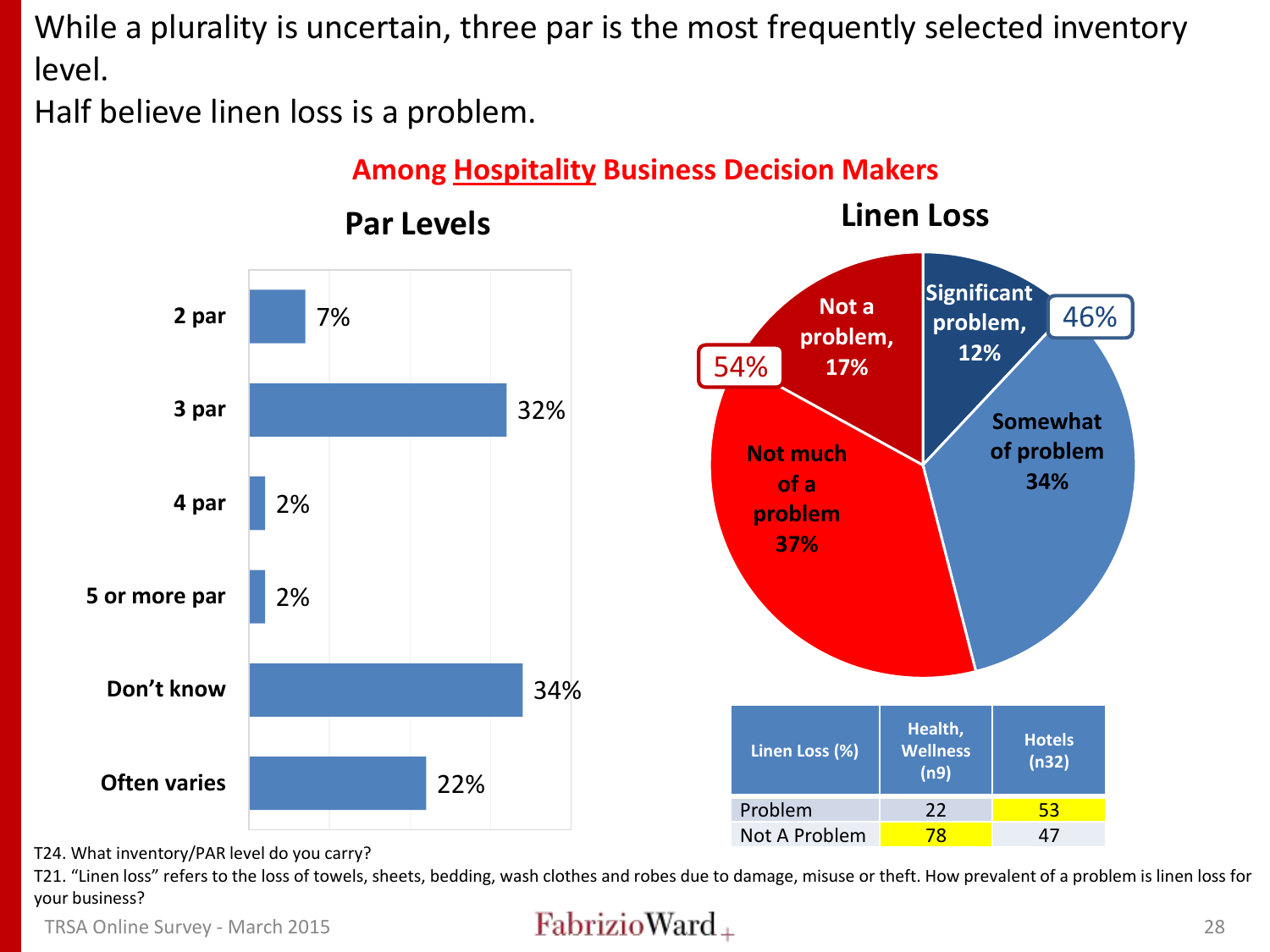Detergent, textile purchases, employee hours, and energy & water costs are the most frequent factors in estimating laundry costs.

Two in five of these companies have monthly laundry costs over \$5,000.

### **Among Hospitality Business Decision Makers**

### **Factors in Estimating Laundry Costs**

**(Multiple Responses Allowed, Adds Up To More Than 100%)**





**Mean** \$7,227 \$4,264 \$11,269

| <b>Estimated Monthly Laundry Cos</b> |       |  |
|--------------------------------------|-------|--|
|                                      | 102F1 |  |

T22. When measuring your businesses laundry costs, what line items do you use? (CHOOSE ALL THAT APPLY)

T23. If you had to guess, on average how much per month does it cost to process your laundry?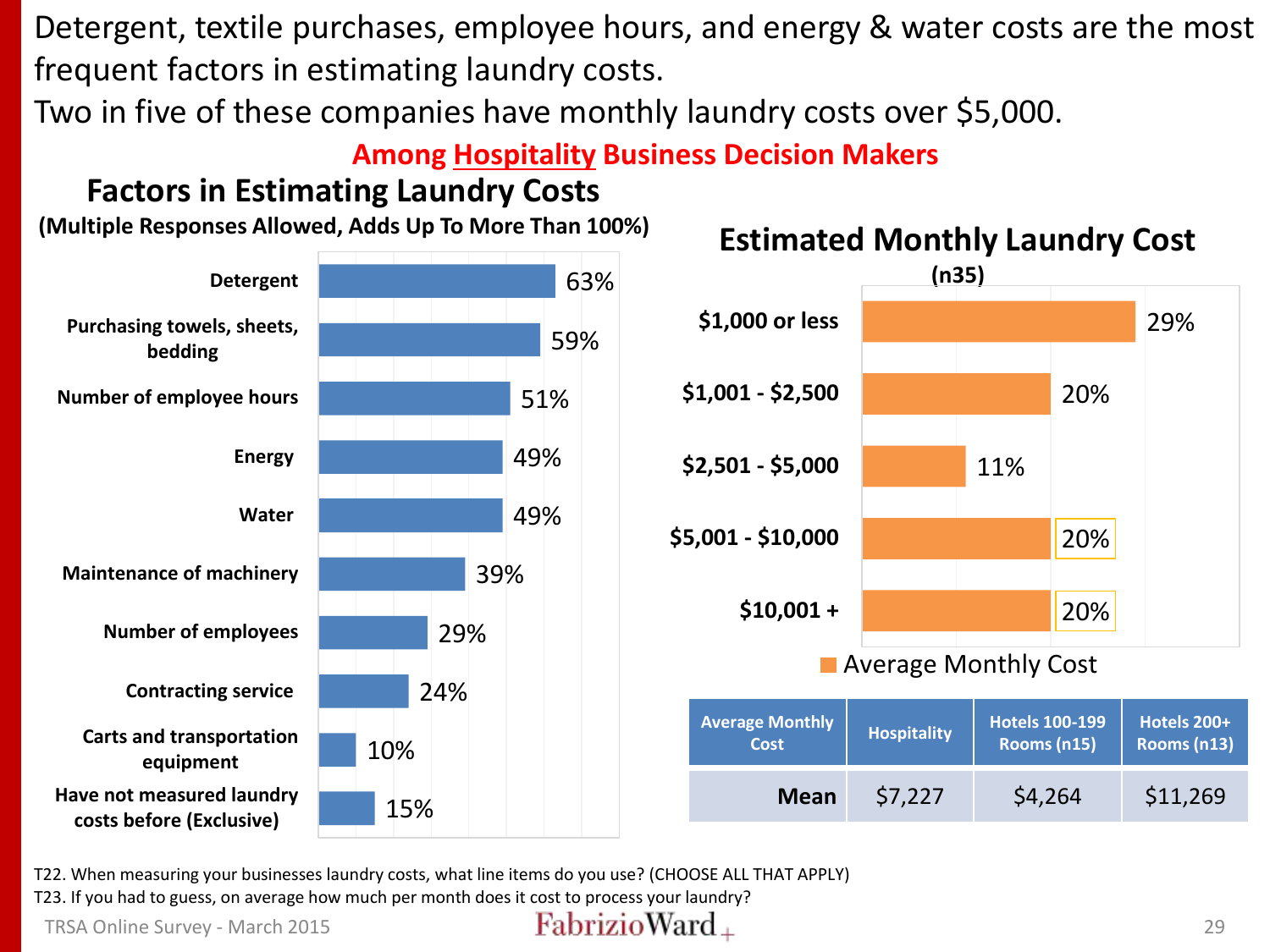Education needed on the environmental benefits of outsourcing laundry.

**Statement Agreement Among Those With An Opinion Among Hospitality Business Decision Makers**

*"Outsourcing laundry is better for the environment because it uses less resources such as water and energy."*



T25. Next you'll see a series of statements about contracting reusable textiles. For each of these, please indicate whether – based on your experience – you would agree or disagree with the statement. Outsourcing laundry is better for the environment because it uses less resources such as water and energy.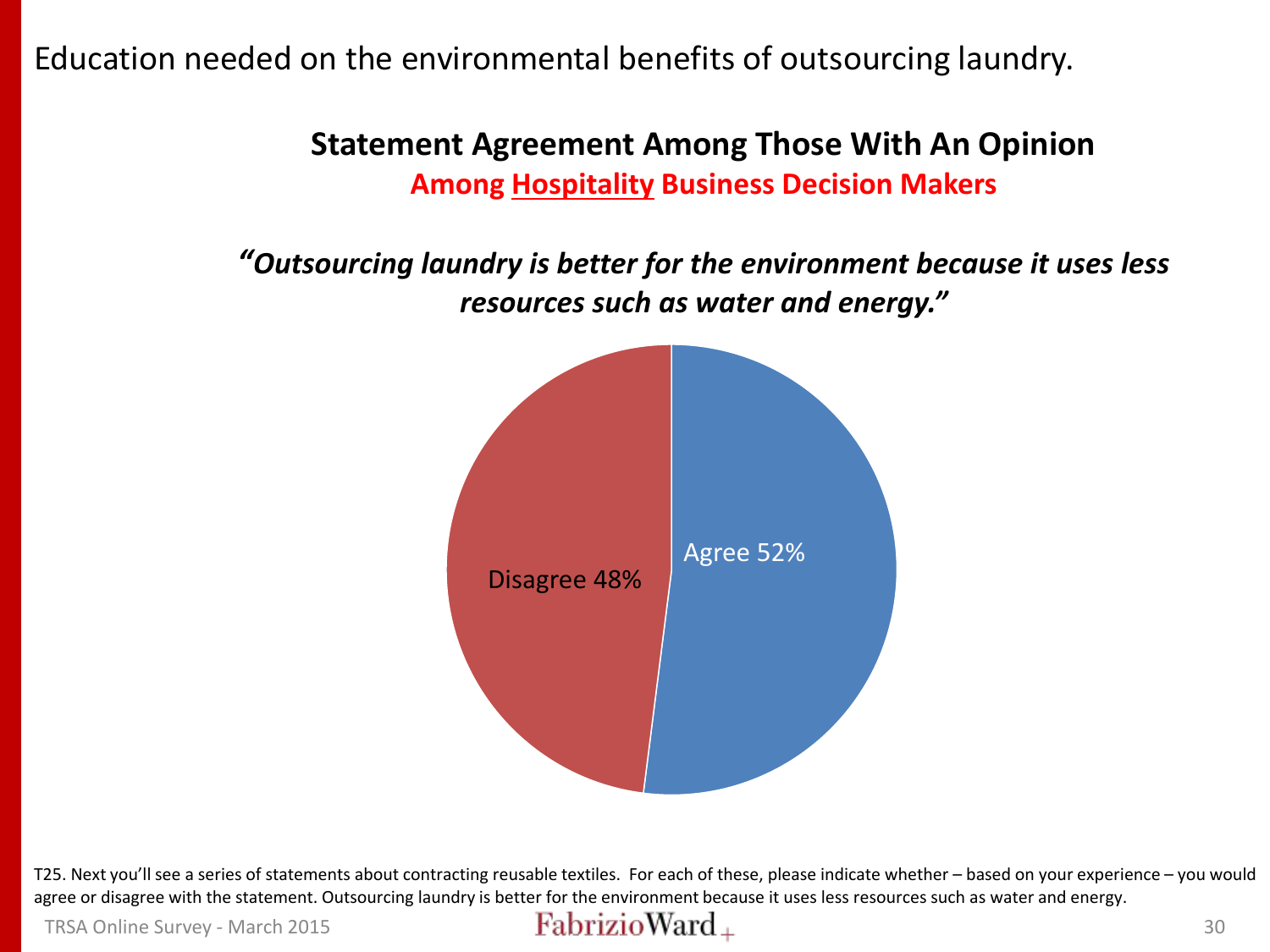Nearly half of hotels interviewed are unsure if renting textiles are a significant tax benefit.

### **Statement Agreement Among Hospitality Business Decision Makers**

*"When hotels own items such as sheets, towels, and bedding they are losing significant tax value from writing off rentals."*



T26. Next you'll see a series of statements about contracting reusable textiles. For each of these, please indicate whether – based on your experience – you would agree or disagree with the statement. Outsourcing laundry is better for the environment because it uses less resources such as water and energy.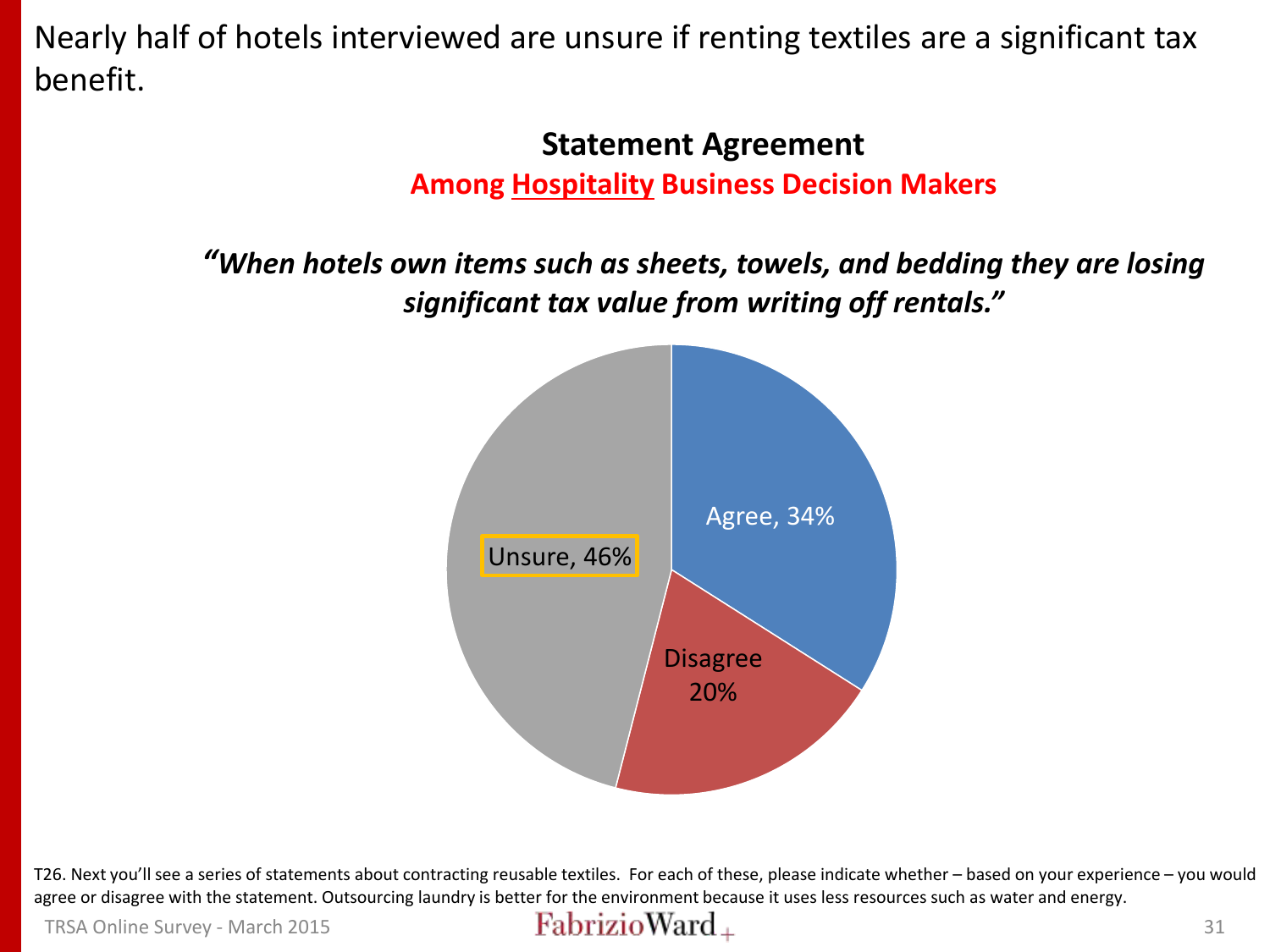# $FabrizioWard_+$ TRSA STRONGER TOGETHER

## **Food & Beverage Specific Questions**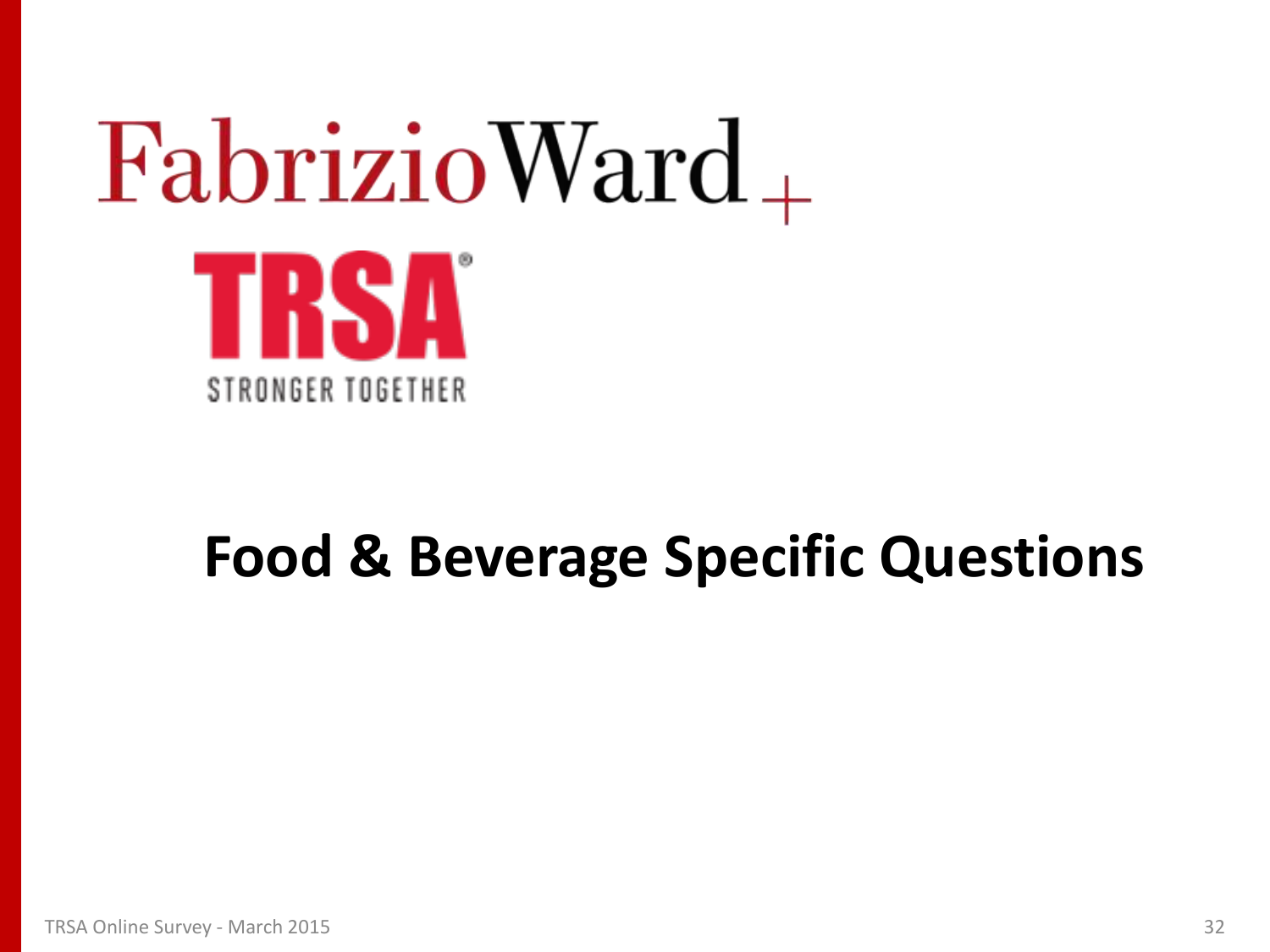Casual and Fine dining restaurants are the most represented establishments.

### **Restaurant Types**

**Food & Beverage Business Decision Makers That Rent Uniforms or Textiles**

**(Multiple Responses Allowed, Answers Add Up To More Than 100%)**



F1. Which of the following best describes the type of restaurant or restaurants in which you work?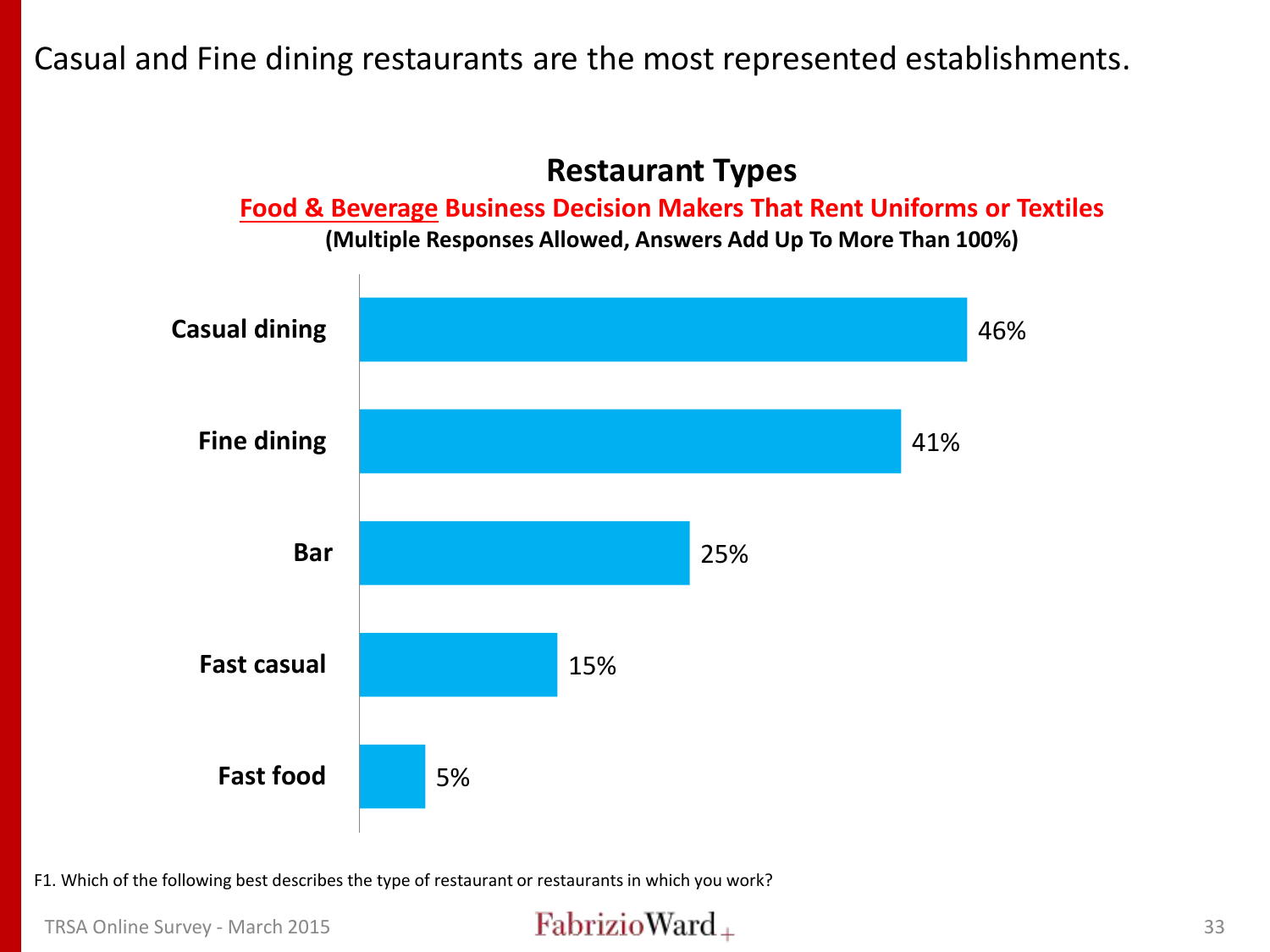### Food & Beverage Product Use & Supplier

### **Products Use & Supplier**

### **Food & Beverage Business Decision Makers That Rent Uniforms or Textiles**

| <b>Towels</b>                                | 75% |     |     |                     |     | 8%  |            | 2%<br>15% |     |     |  |
|----------------------------------------------|-----|-----|-----|---------------------|-----|-----|------------|-----------|-----|-----|--|
| <b>Aprons</b>                                |     |     |     | 68%                 |     |     |            | 10%       | 15% | 7%  |  |
| <b>Reusable cloth napkins</b>                | 66% |     |     | 3%5%                |     |     | 25%        |           |     |     |  |
| <b>Reusable tablecloths</b>                  | 61% |     |     | 5% 5%               |     |     | 29%        |           |     |     |  |
| <b>Back of the house uniforms</b>            | 47% |     |     |                     | 12% |     | 31%        |           | 10% |     |  |
| <b>Entrance mats</b>                         | 44% |     |     |                     | 14% |     | 27%        | 15%       |     |     |  |
| Front of the house uniforms                  | 39% |     |     | 10%                 | 37% |     |            | 14%       |     |     |  |
| Entrance/logo mats                           | 32% |     | 12% |                     | 31% |     |            | 25%       |     |     |  |
| Wet mops                                     |     | 27% |     | 15%                 |     |     | 49%        |           |     | 8%  |  |
| <b>Kitchen mats</b>                          |     | 22% | 14% |                     |     | 47% |            | 17%       |     |     |  |
| <b>Cleaning chemicals</b>                    | 12% |     |     | 47%                 |     |     |            | 39%       |     | 2%  |  |
| <b>Hand sanitizer</b>                        | 12% | 34% |     |                     |     |     |            | 47%       |     | 7%  |  |
| Grill pads                                   |     | 15% |     |                     |     | 47% |            |           | 25% |     |  |
| <b>Air fresheners</b>                        |     | 19% |     |                     |     | 51% |            |           | 20% |     |  |
| <b>Auto flush</b>                            |     | 27% |     |                     | 27% |     |            | 39%       |     |     |  |
| <b>Soaps</b>                                 | 5%  |     | 42% |                     |     |     |            | 46%       |     | 7%  |  |
| Restroom services such as refilling soap, 5% |     |     | 34% |                     |     |     | 54%        |           |     | 7%  |  |
| Sink system<br>5%                            |     |     | 42% |                     |     |     | 37%        |           |     | 15% |  |
| Linen Supply<br>Other Provider               |     |     |     | ■ Take Care of Self |     |     | Do Not Use |           |     |     |  |

F2-19. Please indicate whether any of your restaurants contract for the product or service listed, and if so, please indicate if you contract that product through your linen supply provider or another provider. If your restaurant does not use the product please just indicate so.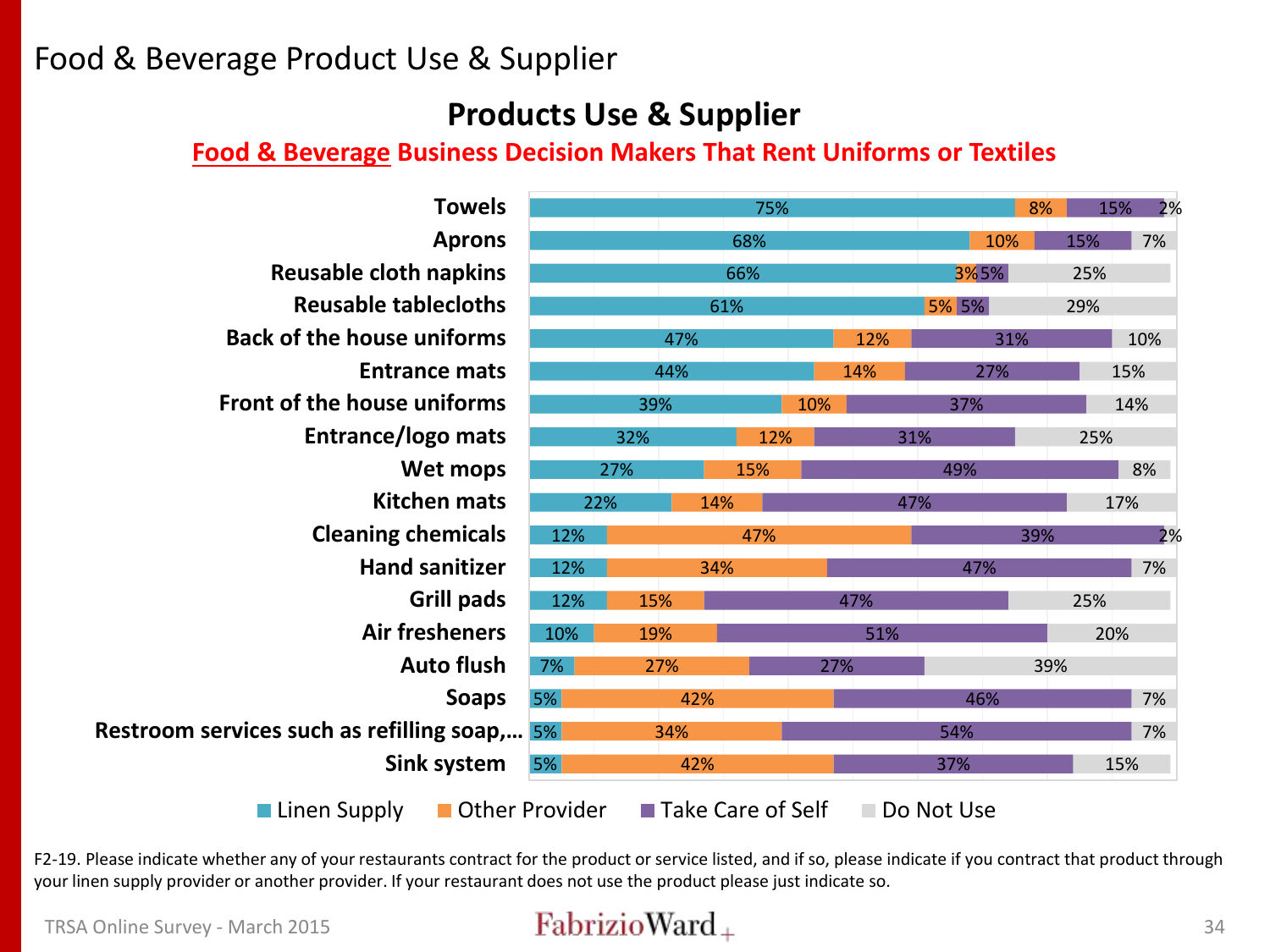Cost and convenience are the most frequent reasons for not using reusable napkins. Style is the top reason for not using reusable tablecloths.



F20. Which of the following comes closest to the main reason you are not using cloth napkins? F21. Which of the following comes closest to the main reason you are not using reusable tablecloths?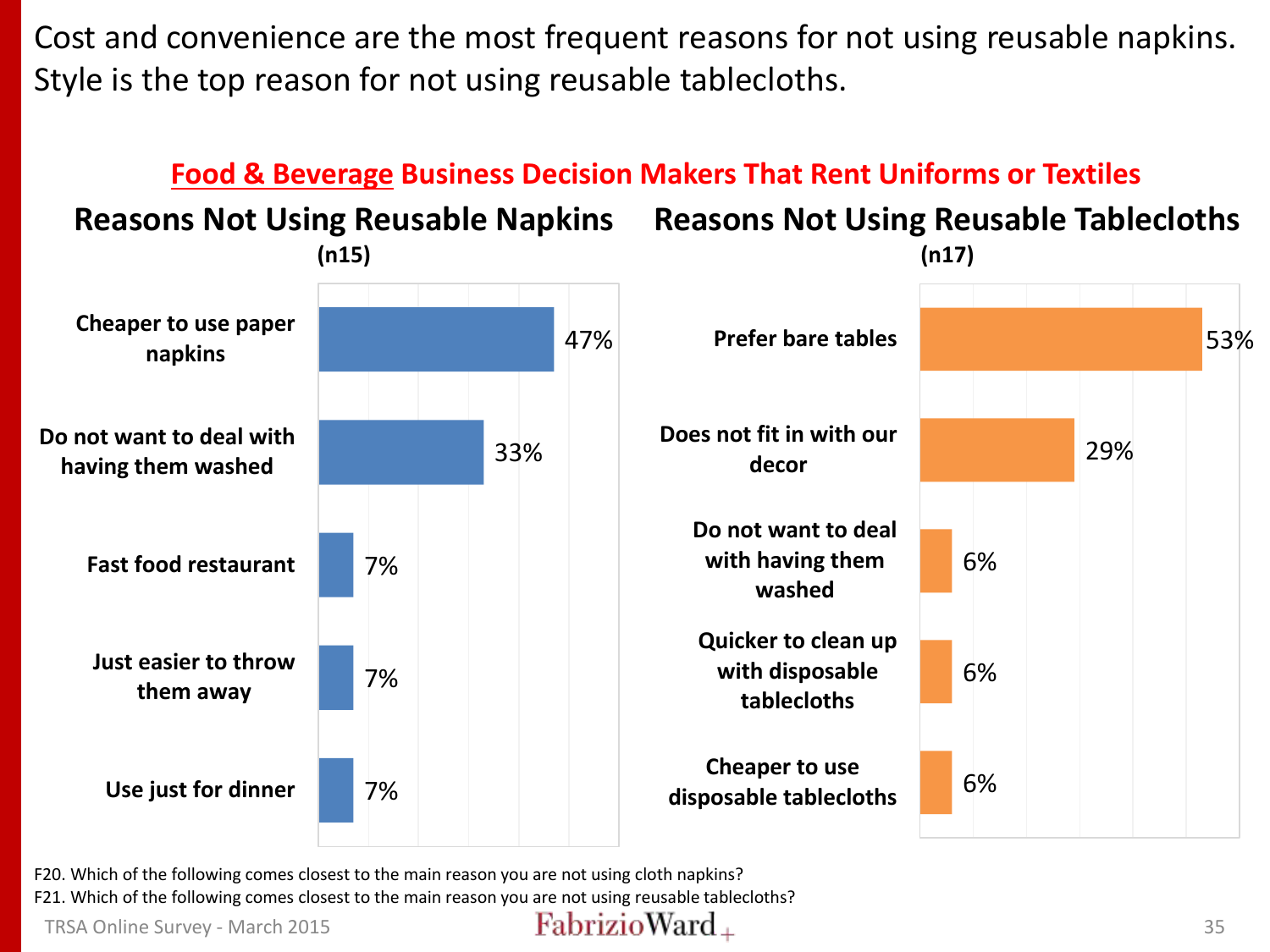Almost all restaurants that contract a linen provider are satisfied with the quality of the textile products and facility services. In fact, a majority are very satisfied with their service.

**Food & Beverage Business Decision Makers That Rent Uniforms or Textiles**

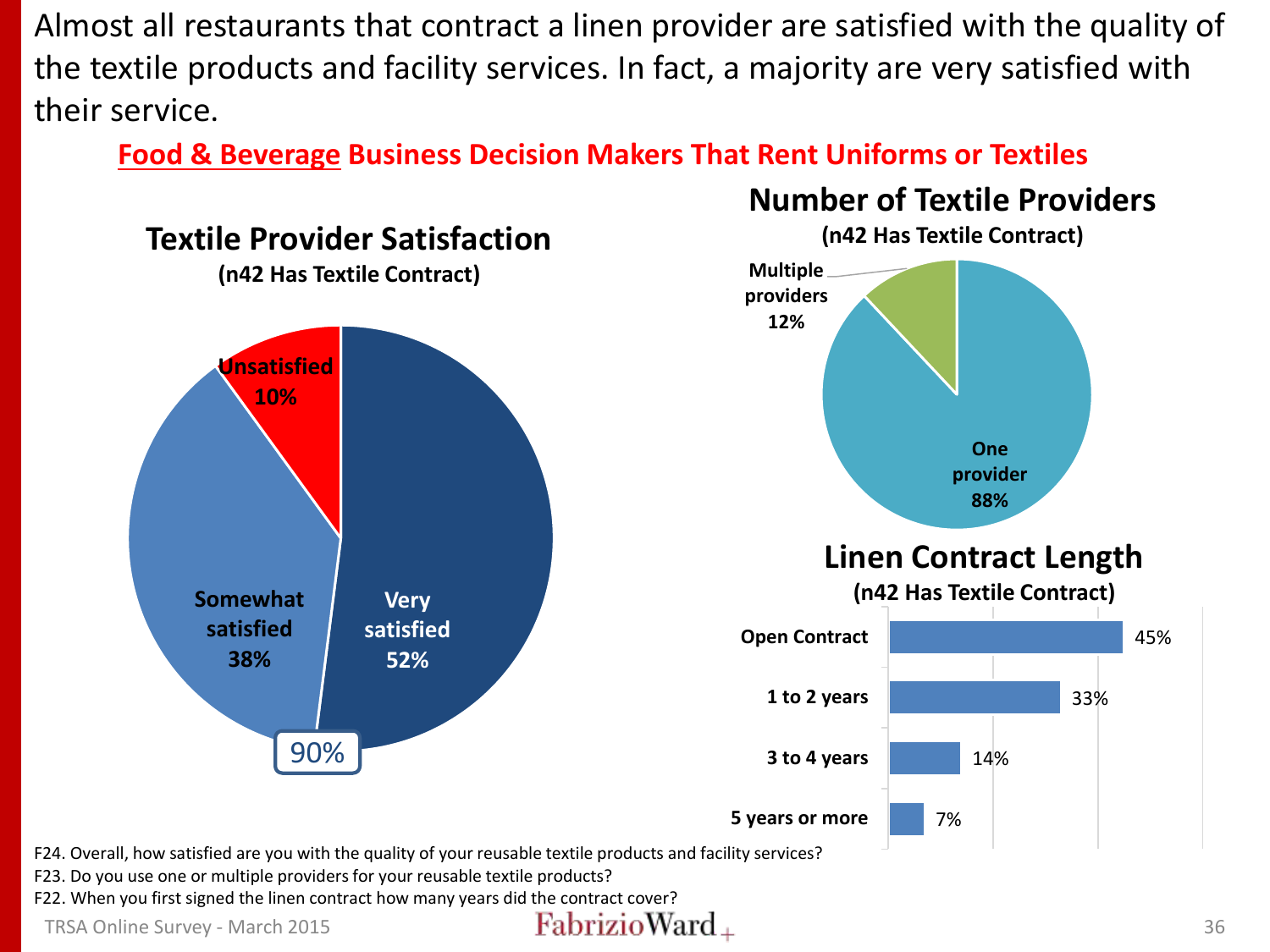Restaurants save time and money by renting reusable linens. Two thirds of these businesses with an opinion, agree that customers are willing to spend more money at a restaurant that uses reusable tablecloths and napkins.

### **Statement Agreement Among Those With An Opinion**

**Food & Beverage Business Decision Makers That Rent Uniforms or Textiles**



**Restaurants save time and money when renting reusable linens by eliminating costs for inventory, laundry, and man-hours to manage the process.**

**Customers are willing to spend more money at a restaurant that uses reusable tablecloths and napkins.**

### **Agree** Disagree

F25-26. Next you'll see a series of statements about contracting reusable textiles. For each of these, please indicate whether – based on your experience – you would agree or disagree with the statement.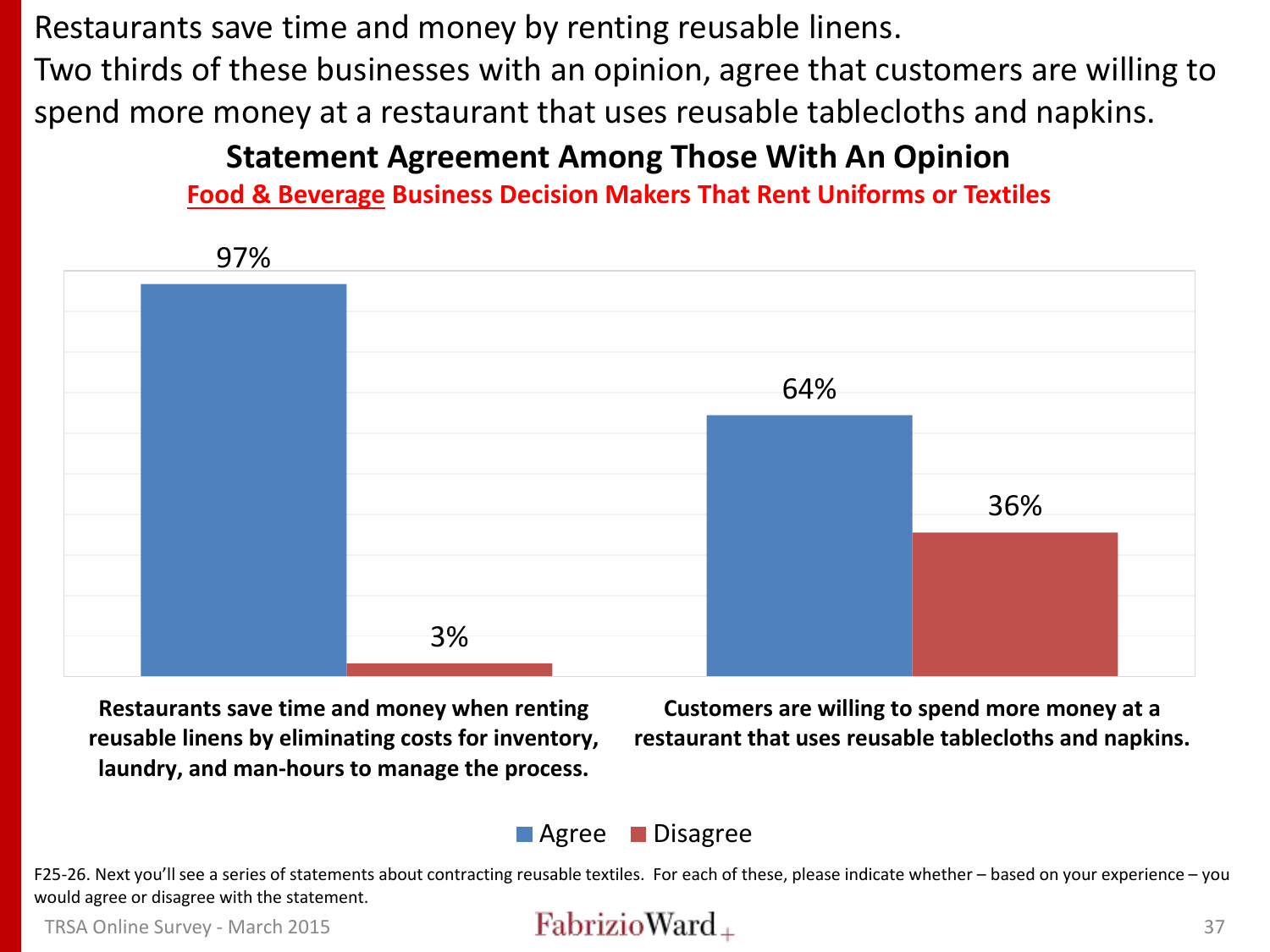# $FabrizioWard_+$ TRSA STRONGER TOGETHER

## **Industrial Specific Questions**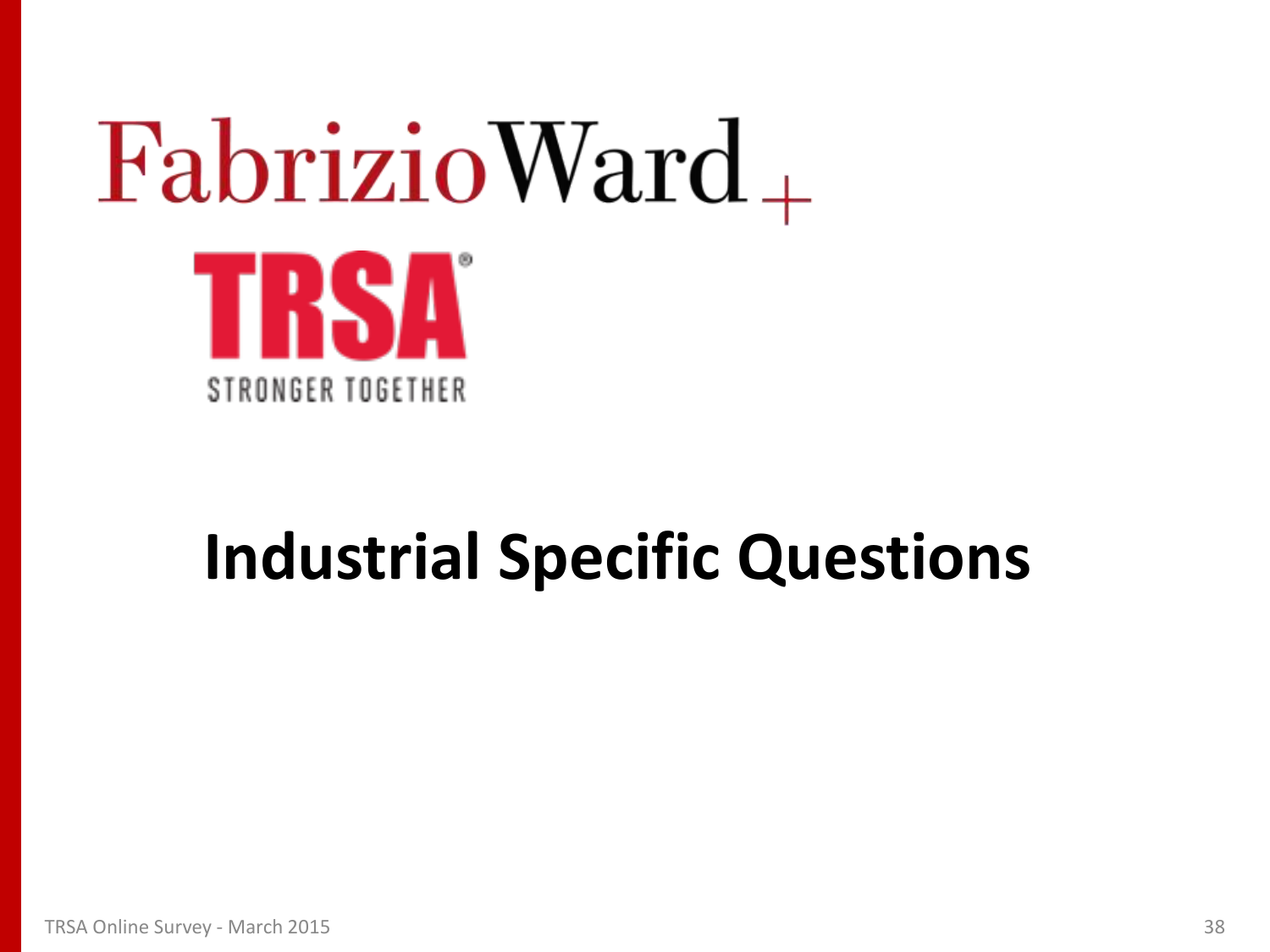Automotive related businesses are the most prevalent industrial sector companies followed by food processing and manufacturing.

Two in five interviews are with the Owner/CEO/President of the company.

### **Among Industrial Business Decision Makers That Rent Uniforms or Textiles**



### **Work Place**

**Position**

N1. Which of the following best describes your type of business?

N2. Which, if any, of the following describes your position at work?<br>
TRSA Online Survey - March 2015 TRSA Online Survey - March 2015  $\bf{FabrizioWard}_{+}$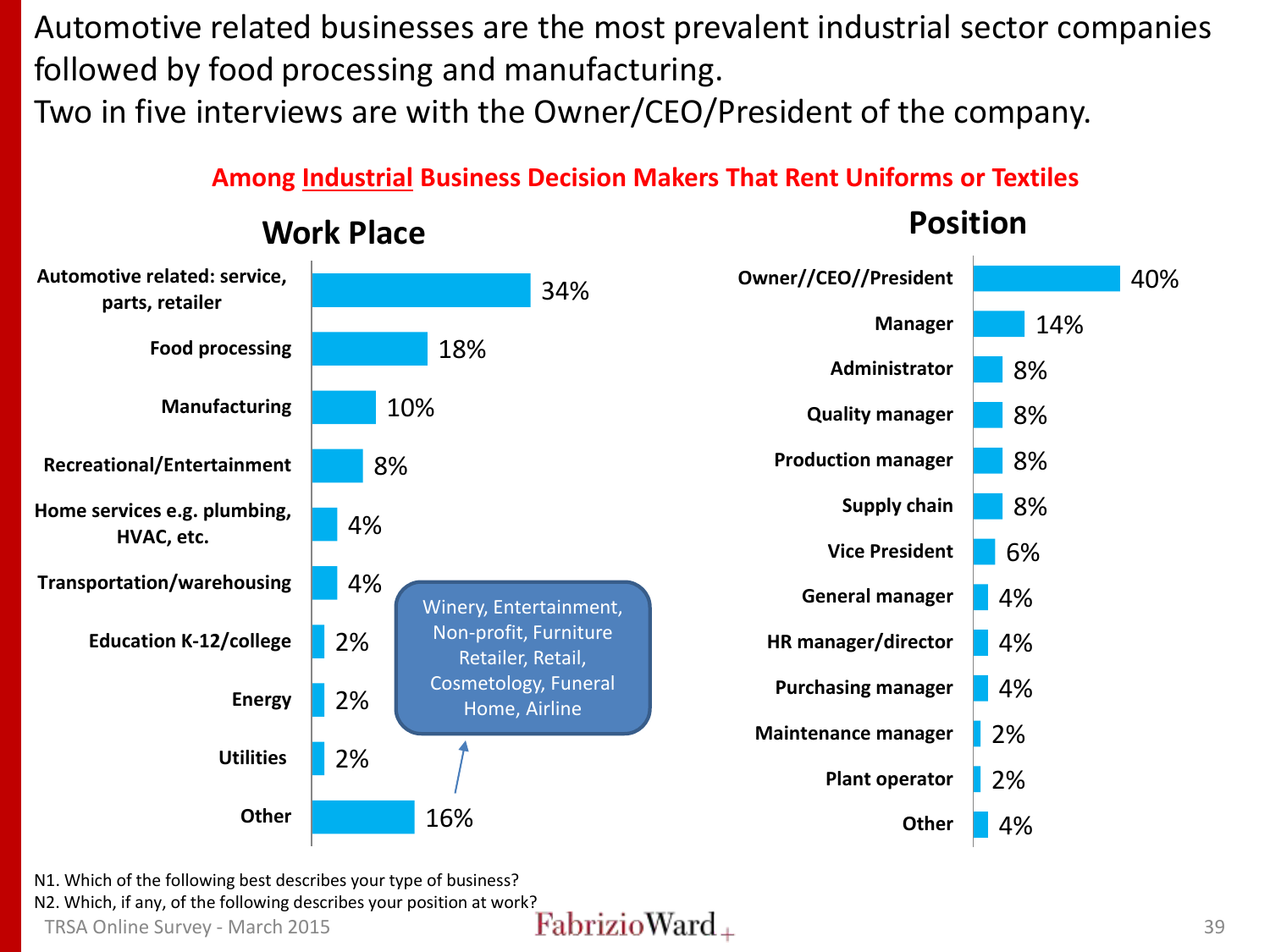## **Product Usage & Supplier**

### **Industrial Business Decision Makers That Rent Uniforms or Textiles**



N3-13. Please indicate whether any of your locations contract for the product or service listed, and if so, please specify if you contract that product through your industrial launderer or another provider. If you do not use the product please just indicate so.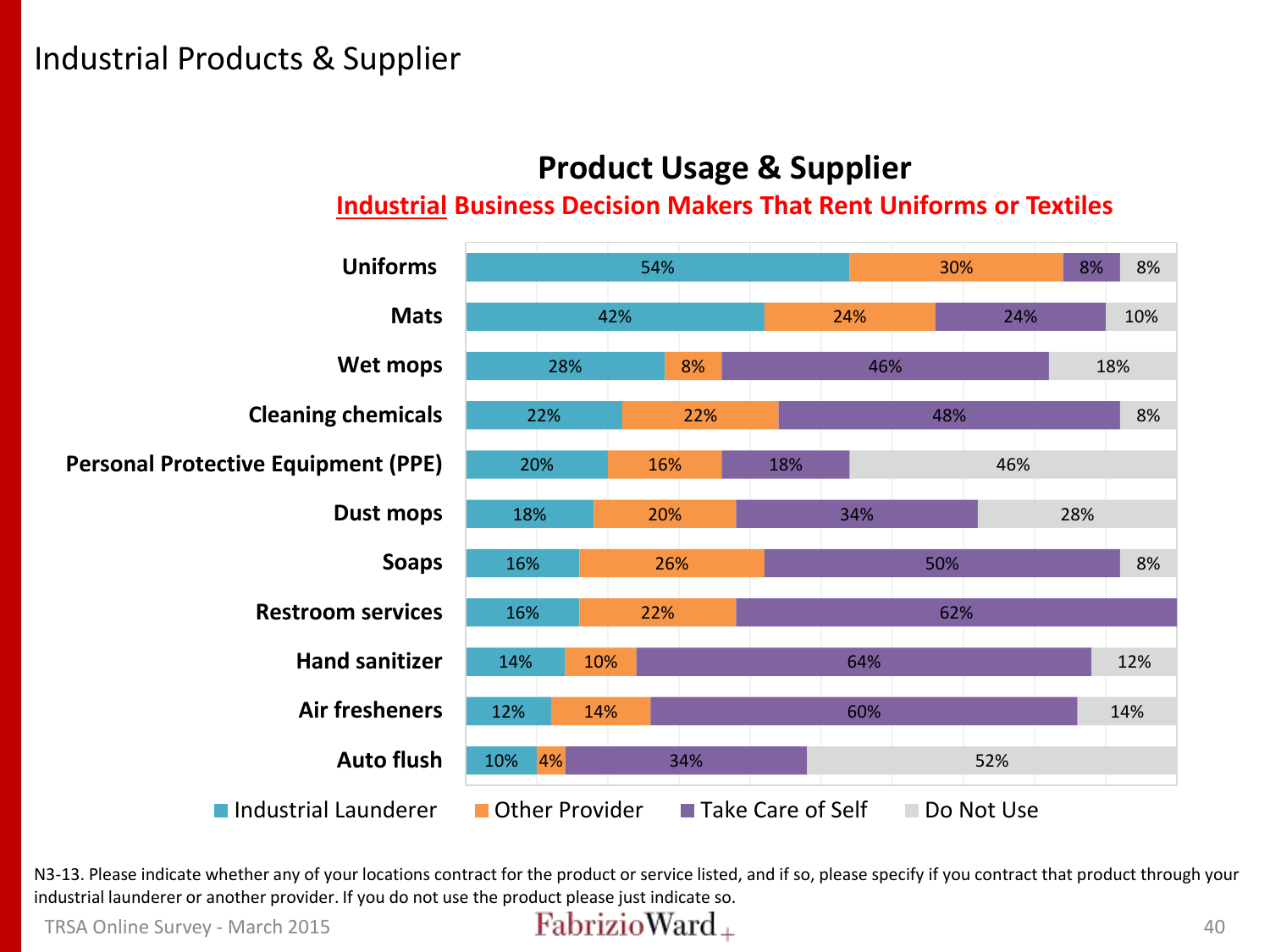### Industrial Reusable & Disposable Product Use

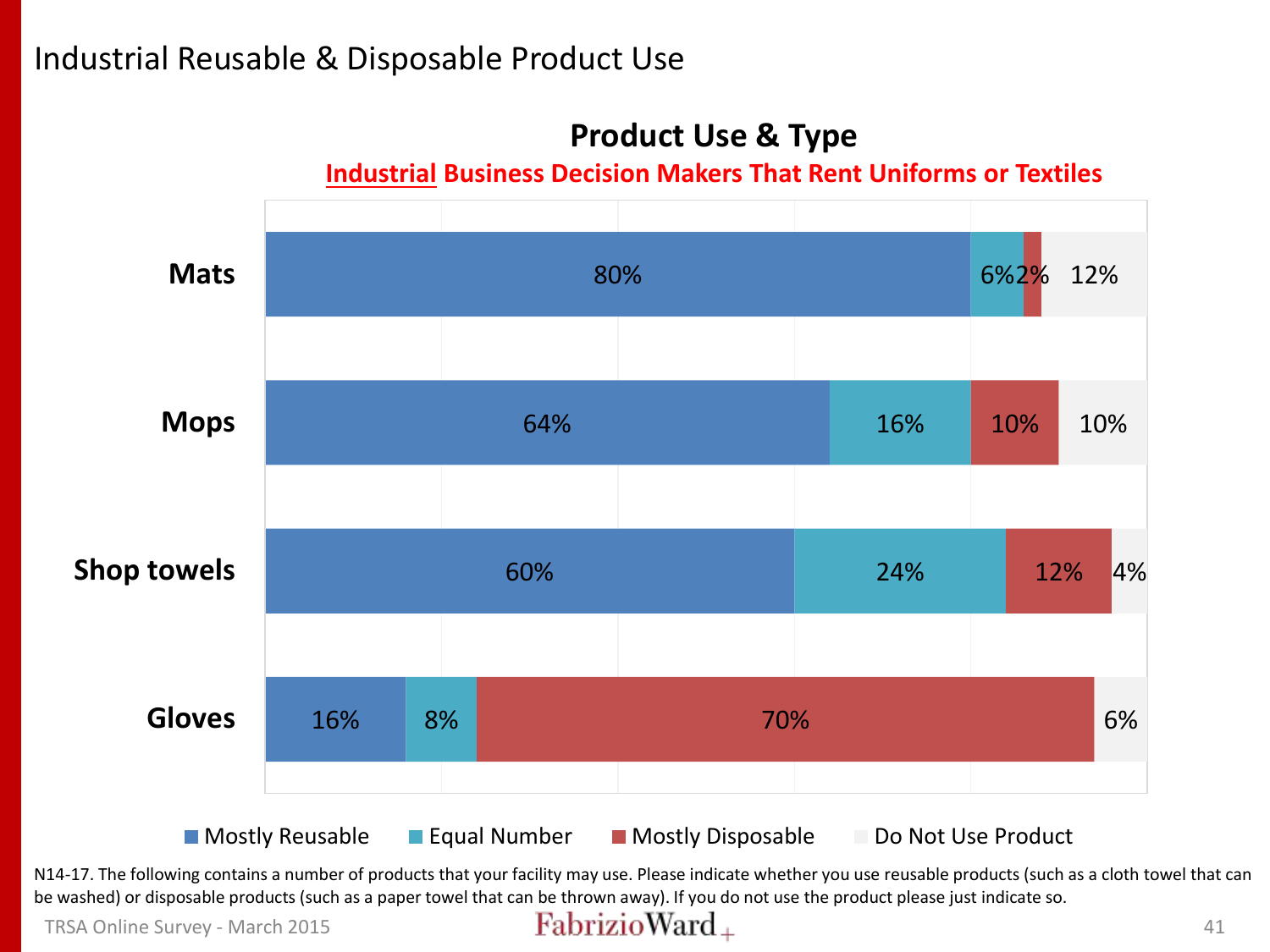### Most agree with the benefits of renting uniforms and reusable textiles.

### **Statement Agreement**

### **Industrial Business Decision Makers That Rent Uniforms or Textiles**

63% 70% 78% 80% 84% **\*Renting reusable shop towels minimizes hazardous waste concerns. Renting reusable textiles reduces solid waste, provides better quality, and is environmentally sustainable. Renting reusable textiles allows a company to save money by writing off the rental expense, eliminates linen loss concerns, and laundry… Renting uniforms saves companies time and money, and improves the appearance of employees. Renting uniforms improves our corporate image.** ■ Agree **\*(n19 Use shop Towels)**

N18-22. Next you'll see a series of statements about contracting reusable textiles. For each of these, please indicate whether it describes your experience.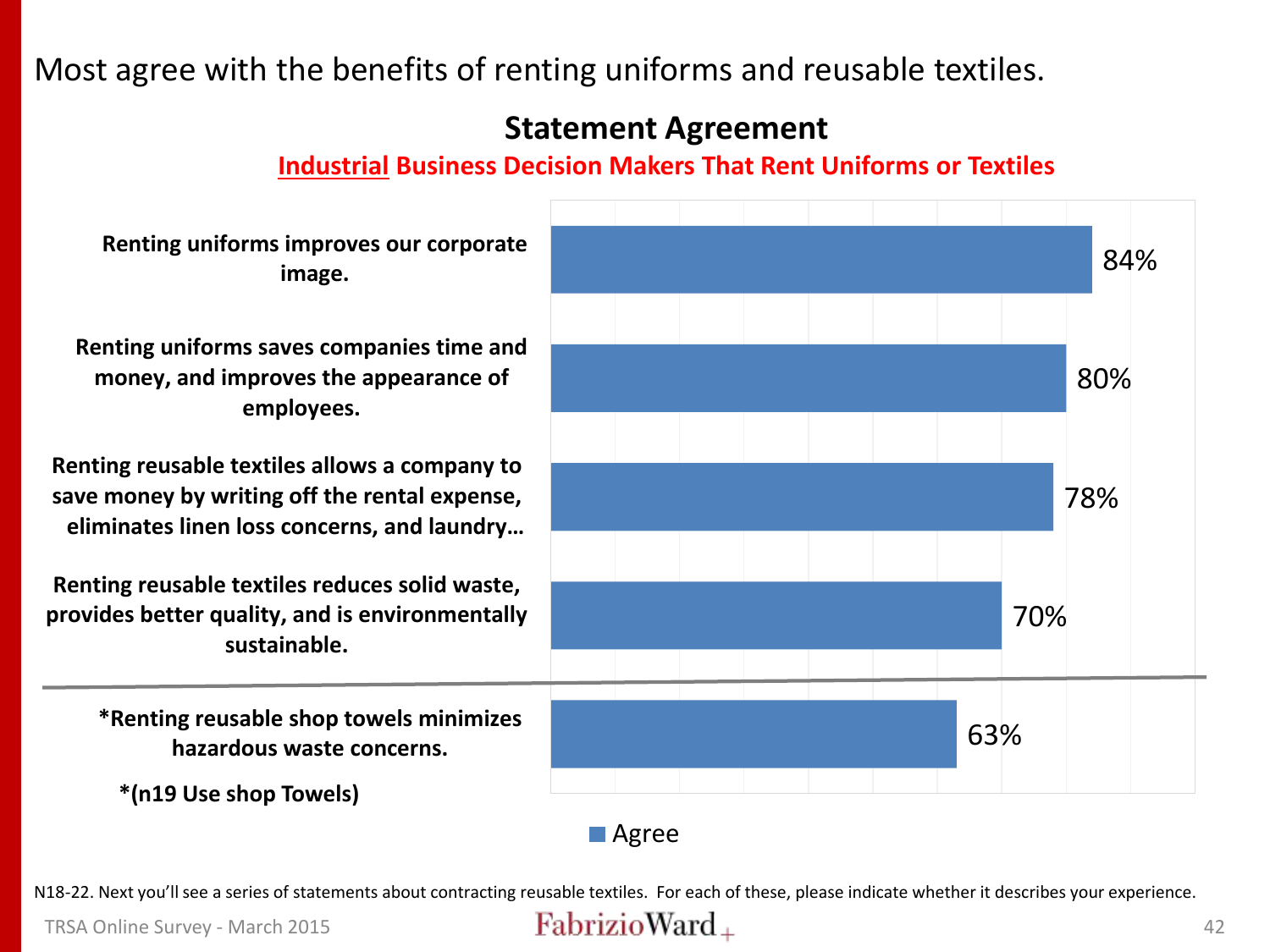# $FabrizioWard_+$ TRSA STRONGER TOGETHER

## **Appendix**